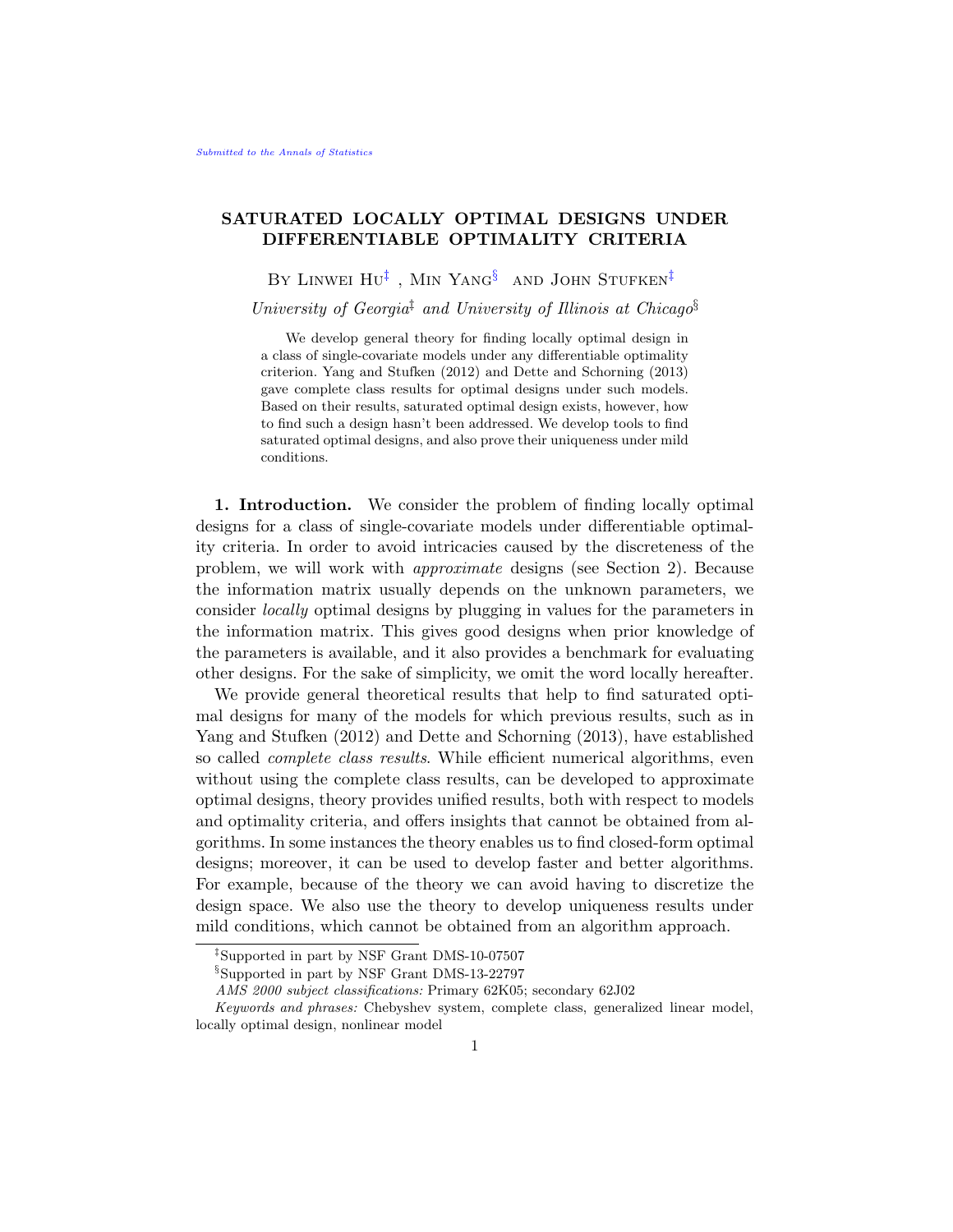### 2 HU, YANG AND STUFKEN

Our work is based on the complete class results given in a series of papers, including most recently Yang and Stufken (2012) and Dette and Schorning (2013). Based on their results, optimal designs can be found in a small class of designs called the complete class, and in many cases, this complete class only contains designs with at most *d* design points, where *d* is the number of parameters. However, theory and tools to identify optimal designs for multiple optimality criteria within the complete class haven't been developed. So in Section 2, we will present theorems to find optimal designs in these classes and prove their uniqueness. Section 3 applies the theorems to a variety of different models including polynomial regression models, nonlinear regression models and generalized linear models. The computational benefits will be shown in Section 4. Finally, Section 5 gives a short discussion about limitations of the approach. The technical proofs have been relegated to the Appendix A.

**2. Locally optimal design.** The models under consideration include polynomial regression models, nonlinear regression models and generalized linear models, with a univariate response *y* and a single covariate *x* which belongs to the design space [*L, U*] (*L* or *U* could be  $-\infty$  or  $\infty$  respectively, with  $[L, U]$  being half open or open). The unknown parameter is a  $d \times 1$ vector denoted as  $\boldsymbol{\theta} = (\theta_1, \dots, \theta_d)^T$ . To be specific, for polynomial regression models and nonlinear models  $\theta$  is the unknown parameter in the mean response  $\eta(x, \theta) = E(y)$ . We assume the variance to be constant unless otherwise specified, and take its value to be 1 since it doesn't affect the optimal design. For generalized linear models, *θ* is the unknown parameter in the linear predictor  $\eta(x, \theta) = h(E(y))$ , where *h* is the link function.

In approximate design context, a design  $\xi$  with at most  $q$  design points can be written as  $\xi = \{(x_i, \omega_i)\}_{i=1}^q$ , where  $x_i \in [L, U], \omega_i \geq 0, i = 1, ..., q$ ,  $x_i$ 's and  $\omega_i$ 's are the design points and corresponding design weights, and  $\sum_{i=1}^{q} \omega_i = 1$ . If the weight of a certain design point is positive, then that design point is a *support point* of the design, and the number of support points is the *support size* of the design.

Under the assumption of independent responses, the Fisher information matrix for  $\theta$  under design  $\xi$  can be written as  $n \sum_{i=1}^{q} \omega_i M_{x_i}(\theta)$ , where *n* is the total sample size and  $M_{x_i}(\theta)$  is the information matrix of a single observation at  $x_i$ . Since  $n$  is only a multiplicative factor, we prefer using the normalized information matrix, which is  $M_{\xi}(\theta) = \sum_{i=1}^{q} \omega_i M_{x_i}(\theta)$ .

An optimal design is a design that maximizes the Fisher information matrix  $M_{\xi}(\theta)$  under a certain criterion  $\Phi$ . In this paper we focus on a general class of differentiable optimality criteria. Specifically, let NND(*d*) be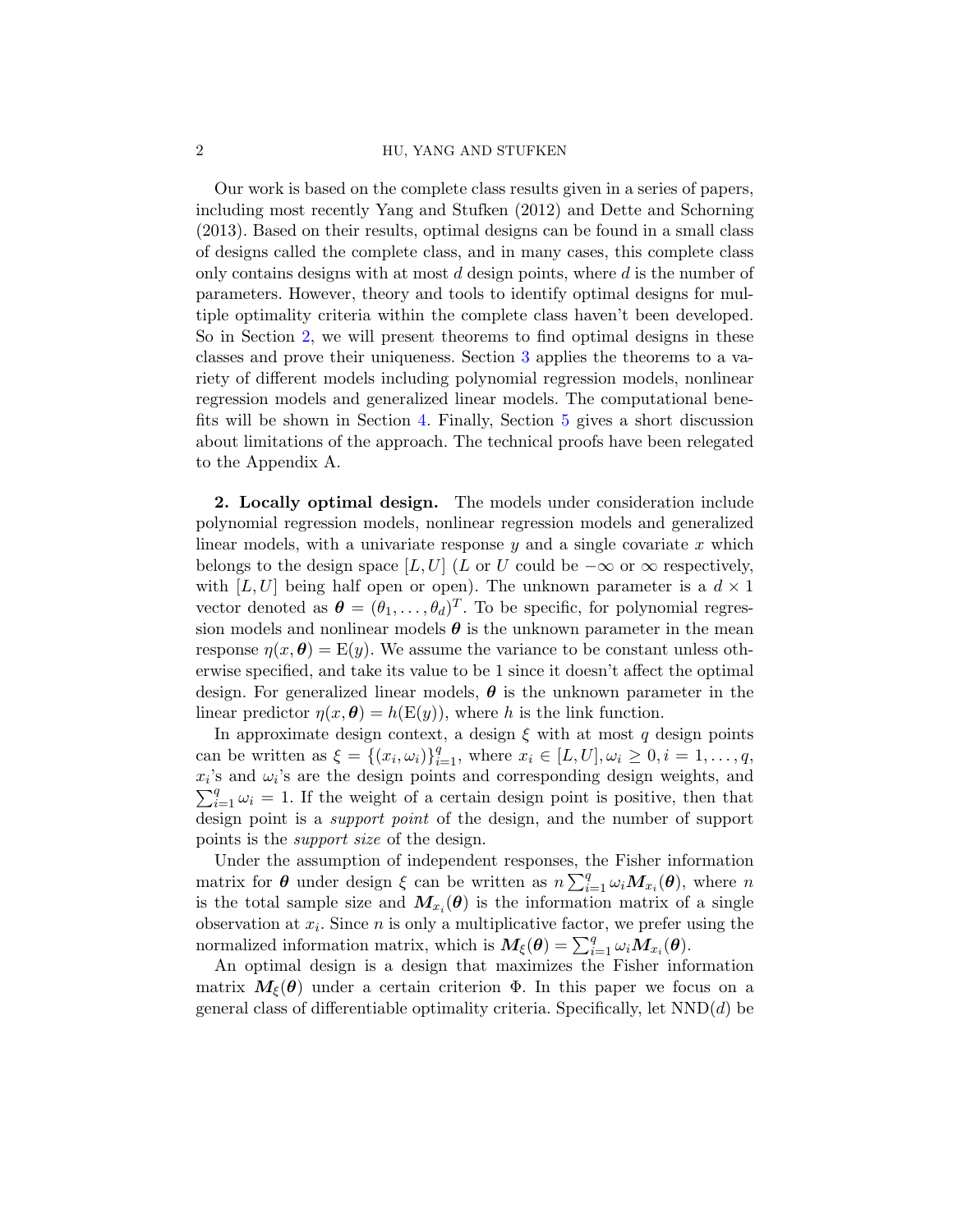the set of all  $d \times d$  nonnegative definite matrices,  $PD(d)$  be the set of all  $d \times d$  positive definite matrices, and  $\Phi$  be any function defined on  $NND(d)$ that satisfies Assumption A below [see Pukelsheim (1993), p. 115].

ASSUMPTION A. Suppose the optimality criterion  $\Phi$  is a nonnegative, nonconstant function defined on NND(*d*) such that

- (1) it is concave, i.e.,  $\Phi(\alpha M_1 + (1 \alpha)M_2) \geq \alpha \Phi(M_1) + (1 \alpha) \Phi(M_2)$ , where  $\alpha \in (0,1), M_1, M_2 \in \text{NND}(d)$ .
- (2) it is isotonic, i.e.,  $\Phi(M_1) \geq \Phi(M_2)$  if  $M_1 \geq M_2$  under the Loewner ordering,  $M_1, M_2 \in \text{NND}(d)$ .
- (3) it is smooth on  $PD(d)$ . By smooth we mean the function is differentiable and the first order partial derivatives are continuous (for matrix differentiation,  $\Phi$  is to be interpreted as a function of the  $d(d+1)/2$ dimensional vector of elements in the upper triangle of *M*).

A design  $\xi^*$  is  $\Phi$ -optimal if it maximizes  $\Phi(M_\xi(\theta))$  with respect to  $\xi$ .

This class of optimality criteria is very broad and includes, for example, the well known  $\Phi_p$ -optimality criteria with  $-\infty < p \leq 1$ , which are defined as follows. Suppose we are interested in estimating a smooth function of  $\theta$ ,  $\exp g(\theta) : \mathbb{R}^d \to \mathbb{R}^v$ , where  $v \leq d$  and  $\boldsymbol{K}(\theta) = (\partial g(\theta)/\partial \theta)^T$  has full column rank *v*. It can be estimated as long as the columns of  $K(\theta)$  are contained in the range of  $M_{\xi}(\theta)$ . The information matrix for  $g(\theta)$  under design  $\xi$  is then  $\det(\bm{H} \cdot \bm{H}) = (\bm{K}(\bm{\theta})^T \bm{M}_{\bm{\xi}}(\bm{\theta}) - \bm{K}(\bm{\theta}))^{-1}, \text{ where } \bm{M}_{\bm{\xi}}(\bm{\theta})^{-1} \text{ is a generalized}.$ inverse if  $M_{\xi}(\theta)$  is singular. Then a  $\Phi_p$ -optimal design for  $g(\theta)$  is defined to maximize

$$
\Phi(\mathbf{M}_{\xi}(\boldsymbol{\theta})) = \Phi_p(\mathbf{I}_{\xi}(\boldsymbol{\theta})) = \left(\frac{1}{v} \text{ trace } (\mathbf{I}_{\xi}^p(\boldsymbol{\theta}))\right)^{1/p}, \quad p \in (-\infty, 1].
$$

However, *E*-optimality where  $g(\theta) = \theta$  and  $p = -\infty$ , is not included here since generally it doesn't satisfy the smoothness condition on  $PD(d)$ ; a short discussion about this can be found in Section 5. In addition to the  $\Phi_p$ optimality criteria, our general Φ-optimality criteria also include compound optimality criteria, criteria for evaluating a mixture of information matrices obtained from nested models [see Pukelsheim (1993), Chap. 11] and so on.

2.1. *Preliminary results.* While finding optimal designs is an optimization problem, the dimensionality of the optimization problem is unknown since the number of design points, *q*, is unknown. However, it has been observed in the literature that optimal designs are often saturated designs. This phenomenon was first discovered in de la Garza (1954), and was generalized to a class of models in Yang and Stufken (2009), Yang (2010), Yang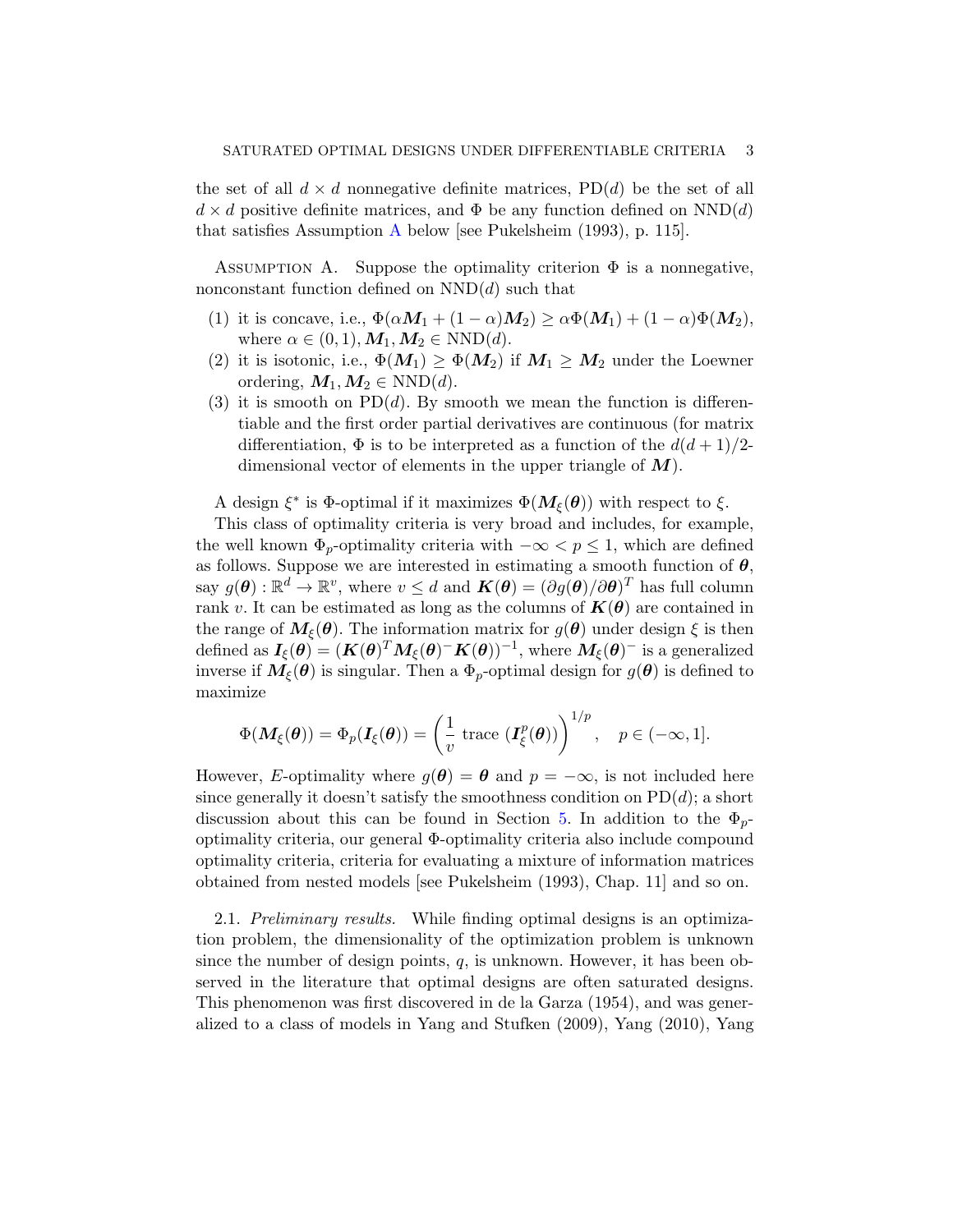## 4 HU, YANG AND STUFKEN

and Stufken (2012) as well as in Dette and Melas (2011) and Dette and Schorning  $(2013)$ , where the latter two papers provided a different perspective on this phenomenon using *Chebyshev systems*. Based on these results, optimal designs can be found in a small *complete class* of designs, denoted as Ξ, and in many cases Ξ only consists of designs with at most *d* design points. Here we briefly introduce a fundamental theorem from Yang and Stufken (2012) for our later use. Using the techniques there, we decompose the Fisher information matrix in the following way (an example is given at the end of Section 2.1):

(2.1) 
$$
M_{\xi}(\boldsymbol{\theta}) = P(\boldsymbol{\theta}) C_{\xi}(\boldsymbol{\theta}) P(\boldsymbol{\theta})^T, \quad C_{\xi}(\boldsymbol{\theta}) = \left(\sum_{i=1}^q \omega_i C(\boldsymbol{\theta}, c_i)\right),
$$

where  $C(\theta, c)$  is a  $d \times d$  symmetric matrix,

$$
\boldsymbol{C}(\boldsymbol{\theta},c)=\left(\begin{array}{cccc} \Psi_{11}(\boldsymbol{\theta},c) & & \\ \Psi_{21}(\boldsymbol{\theta},c) & \Psi_{22}(\boldsymbol{\theta},c) & \\ \vdots & \vdots & \ddots \\ \Psi_{d1}(\boldsymbol{\theta},c) & \Psi_{d2}(\boldsymbol{\theta},c) & \cdots & \Psi_{dd}(\boldsymbol{\theta},c) \end{array}\right),
$$

 $P(\theta)$  is a  $d \times d$  nonsingular matrix that only depends on  $\theta$ , and  $c \in [A, B]$ is a smooth monotonic transformation of  $x$  that depends on  $\theta$ . For the sake of simplicity, we drop  $\theta$  from the notations of matrix  $\mathbf{C}(\theta, c)$  and its elements hereafter (in fact, in many cases a nice decomposition can be found so that  $C(\theta, c)$  only depends on  $\theta$  through c, and  $\theta$  becomes redundant in the notation).

For some  $d_1$ ,  $1 \leq d_1 < d$ , define  $C_{22}(c)$  as the lower  $d_1 \times d_1$  principal submatrix of  $C(c)$ , i.e.,

$$
C_{22}(c) = \begin{pmatrix} \Psi_{d-d_1+1,d-d_1+1}(c) & \cdots & \Psi_{d-d_1+1,d}(c) \\ \vdots & \ddots & \vdots \\ \Psi_{d,d-d_1+1}(c) & \cdots & \Psi_{dd}(c) \end{pmatrix}.
$$

Choose a maximal set of linearly independent non-constant functions from the first *d−d*<sup>1</sup> columns of the matrix *C*(*c*), let the number of functions in this set be  $k-1$ , and rename them as  $\Psi_{\ell}(c)$ ,  $\ell = 1, \ldots, k-1$ . Let  $\Psi_{k}(c) = C_{22}(c)$ ,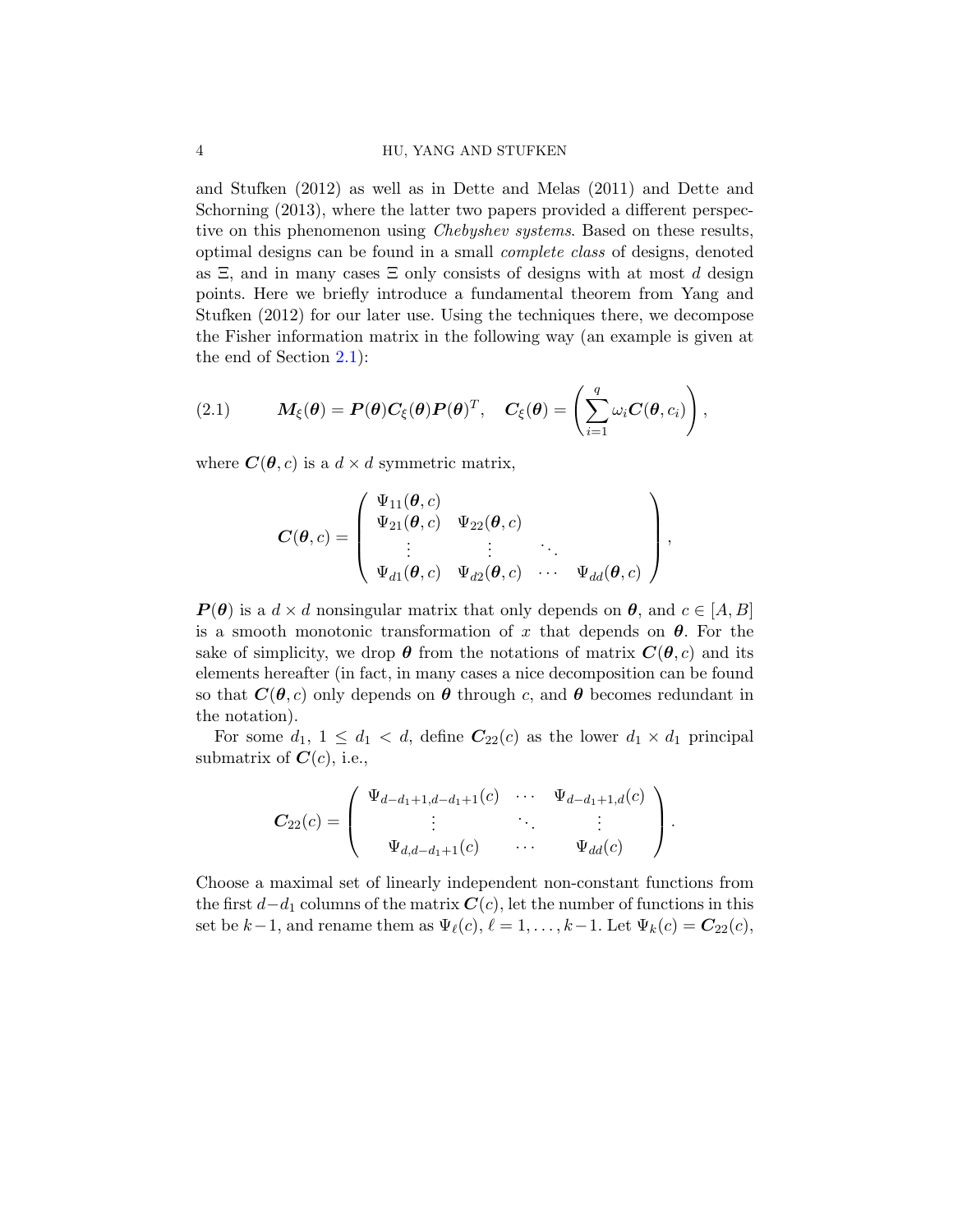and define the functions  $f_{\ell,t}(c)$ ,  $1 \le t \le \ell \le k$ , to be

$$
\begin{pmatrix}\nf_{1,1} = \Psi_1' \\
f_{2,1} = \Psi_2' & f_{2,2} = \left(\frac{f_{2,1}}{f_{1,1}}\right)' \\
f_{3,1} = \Psi_3' & f_{3,2} = \left(\frac{f_{3,1}}{f_{1,1}}\right)' & f_{3,3} = \left(\frac{f_{3,2}}{f_{2,2}}\right)' \\
f_{4,1} = \Psi_4' & f_{4,2} = \left(\frac{f_{4,1}}{f_{1,1}}\right)' & f_{4,3} = \left(\frac{f_{4,2}}{f_{2,2}}\right)' & f_{4,4} = \left(\frac{f_{4,3}}{f_{3,3}}\right)'\n\vdots & \vdots & \vdots & \vdots \\
f_{k,1} = \Psi_k' & f_{k,2} = \left(\frac{f_{k,1}}{f_{1,1}}\right)' & f_{k,3} = \left(\frac{f_{k,2}}{f_{2,2}}\right)' & f_{k,4} = \left(\frac{f_{k,3}}{f_{3,3}}\right)' & \cdots & f_{k,k} = \left(\frac{f_{k,k-1}}{f_{k-1,k-1}}\right)'\n\end{pmatrix}
$$

*,*

where the entries in the last row are matrices, and the derivatives of matrices are element-wise derivatives (assuming all derivatives exist). Define matrix  $\mathbf{F}(c) = \prod_{\ell=1}^k f_{\ell,\ell}(c)$ . Then the following theorem due to Yang and Stufken (2012) is available [see also Dette and Schorning (2013), Theorem 3.1].

Theorem 2.1 (Yang and Stufken (2012)). *For a regression model with a single covariate, suppose that either F*(*c*) *or −F*(*c*) *is positive definite for all*  $c \in [A, B]$ *. Then the following results hold:* 

- *(a) If k* = 2*m−*1 *is odd and F*(*c*) *<* 0*, then designs with at most m design points, including point A, form a complete class* Ξ*.*
- *(b) If k* = 2*m−*1 *is odd and F*(*c*) *>* 0*, then designs with at most m design points, including point B, form a complete class* Ξ*.*
- $f(c)$  *If*  $k = 2m$  *is even and*  $F(c) < 0$ *, then designs with at most m design points, form a complete class* Ξ*.*
- *(d)* If  $k = 2m 2$  *is even and*  $\mathbf{F}(c) > 0$ , then designs with at most m *design points, including both A and B, form a complete class* Ξ*.*

It is helpful to sketch how Theorem 2.1 is proved. For some carefully chosen *d*<sup>1</sup> (see example below) where one of the conditions in Theorem 2.1 holds, it can be proved that for any design  $\xi \notin \Xi$ , we can find a design  $\xi \in \Xi$ such that  $C_{\tilde{\xi}}(\theta) \geq C_{\xi}(\theta)$  under the Loewner ordering, hence  $M_{\tilde{\xi}}(\theta) \geq$  $M_{\xi}(\theta)$ . To be specific,  $C_{\xi}(\theta) - C_{\xi}(\theta)$  has a *positive definite* lower  $d_1 \times d_1$ principal submatrix, and is 0 everywhere else. So the search for optimal designs can be restricted within Ξ.

Theorem 2.1 also applies to generalized linear models. Besides, while it is stated in terms of the "transformed design point" *c*, the result can be easily translated back into *x* using the relationship between them, and we will state results in x unless otherwise specified.

In Theorem 2.1, there are four different types of complete classes, the difference being whether one or both of the endpoints are fixed design points (note however a fixed design point can have weight 0 so that it need not be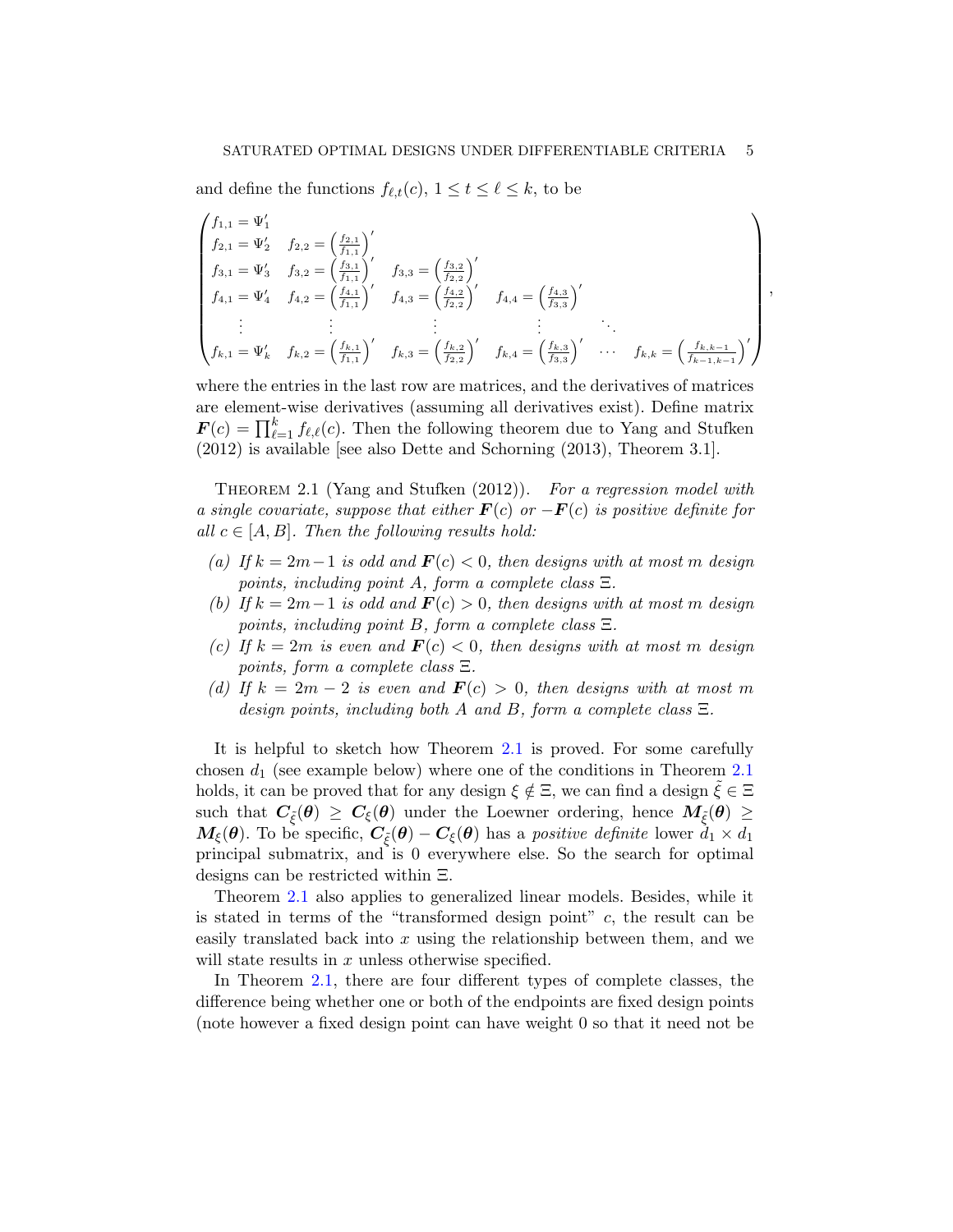a support point). To make it easier to distinguish, let  $fix(\Xi)$  denote the set of fixed design points for the designs in the complete class Ξ. For example,  $fix(\Xi) = \emptyset$  and  $\{L, U\}$  refers to the complete classes in Theorem 2.1(c) and Theorem 2.1(d), respectively.

Applications of Theorem 2.1 can be found in Yang and Stufken (2009), Yang (2010) and Yang and Stufken (2012). Obviously,  $m \geq d$ , however, in many applications we actually find  $m = d$ . Take the LINEXP model from Yang and Stufken (2012) as an example.

The LINEXP model is used to characterize tumor growth delay and regrowth. The natural logarithm of tumor volume is modeled using a nonlinear regression model with mean

(2.2) 
$$
\eta(x,\theta) = \theta_1 + \theta_2 e^{\theta_3 x} + \theta_4 x,
$$

where  $x \in [L, U]$  is the time,  $\theta_1 + \theta_2$  is the logarithm of initial tumor volume,  $\theta_3$  < 0 is the rate at which killed cells are eliminated,  $\theta_4$  > 0 is the final growth rate.

The information matrix for  $\theta$  can be written in the form of  $(2.1)$  with

$$
P(\theta) = \begin{pmatrix} 1 & 0 & 0 & 0 \\ 0 & 1 & 0 & 0 \\ 0 & 0 & 0 & \frac{\theta_2}{\theta_3} \\ 0 & 0 & \frac{1}{\theta_3} & 0 \end{pmatrix}, \quad \mathbf{C}(c) = \begin{pmatrix} 1 & e^{c} & e^{2c} \\ e^{c} & e^{c} & c^{2} \\ c & ce^{c} & c^{2}e^{c} & c^{2}e^{2c} \end{pmatrix},
$$

where  $c = \theta_3 x \in [A, B] = [\theta_3 U, \theta_3 L]$ . Let  $d_1 = 2$ ,  $\mathbb{C}_{22}(c)$  be the lower  $2 \times 2$ principal submatrix of  $\mathbf{C}(c)$ , and  $\Psi_1(c) = c, \Psi_2(c) = e^c, \Psi_3(c) = ce^c, \Psi_4(c) =$  $e^{2c}$ ,  $\Psi_5(c) = ce^{2c}$  be the set of linearly independent non-constant functions from the first two columns of **C**(*c*). Then  $k = 6$ ,  $f_{1,1} = 1, f_{2,2} = e^c, f_{3,3} =$  $1, f_{4,4} = 4e^c, f_{5,5} = 1$ , and

$$
f_{6,6}(c) = \begin{pmatrix} 2e^{-2c} & e^{-c}/2 \\ e^{-c}/2 & 2 \end{pmatrix}, \quad \boldsymbol{F}(c) = \prod_{\ell=1}^6 f_{\ell,\ell}(c) = \begin{pmatrix} 8 & 2e^c \\ 2e^c & 8e^{2c} \end{pmatrix}.
$$

Because  $\mathbf{F}(c) > 0$ , Theorem 2.1(d) can be applied with  $m = 4 = d$ , and  $\Xi$ consists of designs with at most four design points including both endpoints, thus  $fix(\Xi) = \{L, U\}.$ 

2.2. *Identifying the optimal design.* If one of the cases in Theorem 2.1 holds, an optimal design exists of the form  $\xi = \{(x_i, \omega_i)\}_{i=1}^m$ , where  $x_i$ 's are strictly increasing, with  $x_1$  or  $x_m$  possibly fixed to be *L* or *U*, respectively; *ω*<sup>*i*</sup>'s are nonnegative, and  $ω$ <sub>1</sub> = 1 −  $\sum_{i=2}^{m} ω_i$ . Let *Z* be the vector of unknown design points (i.e., exclude  $x_1$  or  $x_m$  if fixed to be the endpoint) and  $m-1$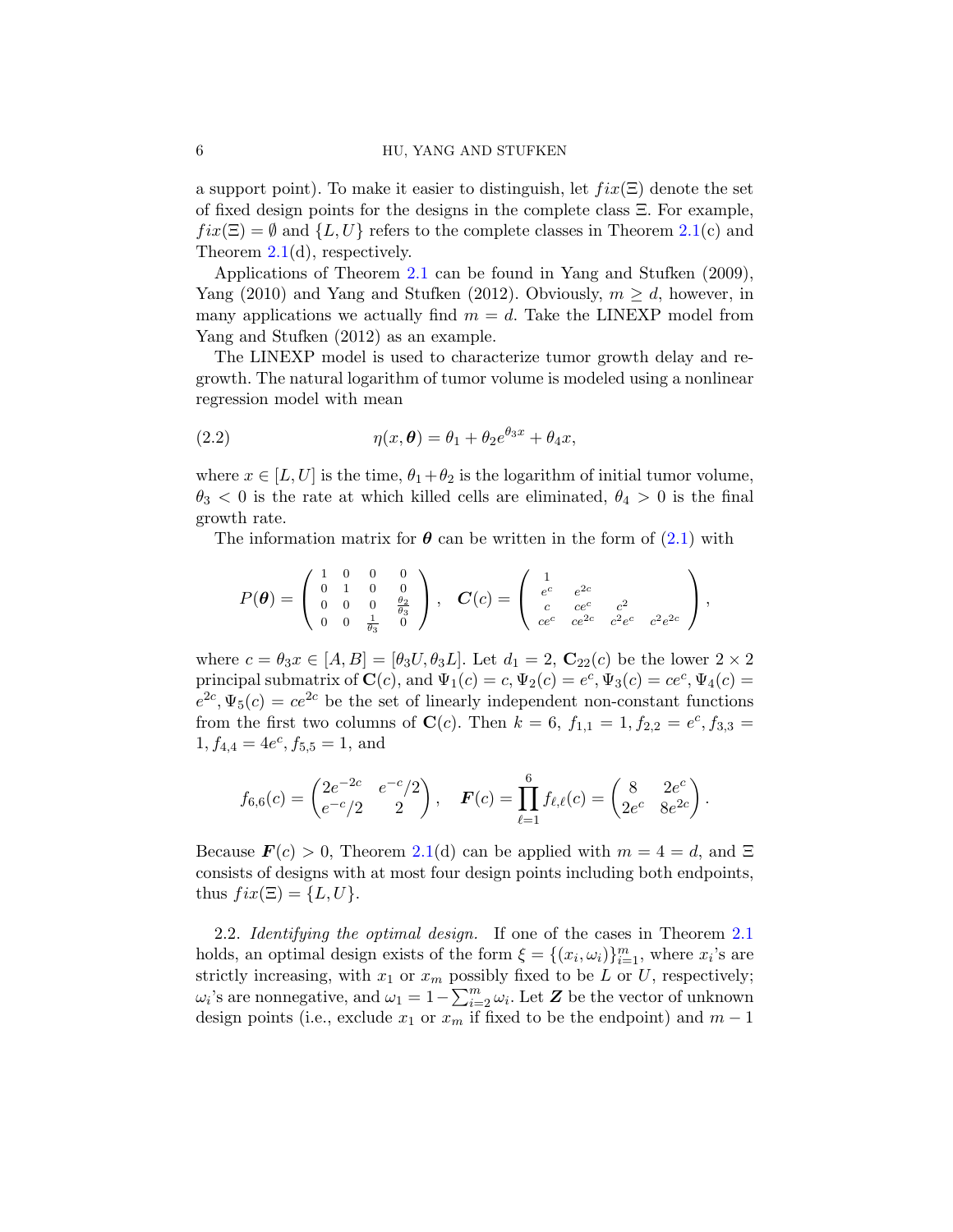unknown weights  $\omega_2, \ldots, \omega_m$ . For example, for the LINEXP model in (2.2),  $Z = (x_2, x_3, \omega_2, \omega_3, \omega_4)^T$  since  $m = 4$  and  $x_1 = L, x_4 = U$ . Thus we can use **Z** to represent the design  $\xi$ . Now the objective function  $\Phi(M_{\xi}(\theta))$  is a function of  $Z$ , denoted as  $\Phi(Z)$ , and it is smooth by the smoothness of Φ. To find an optimal design, we need to maximize  $Φ(Z)$  with respect to *Z*. The simplest way is to find the critical points, specifically, the *feasible critical points*, as defined below.

DEFINITION 2.1. *A critical point of*  $\tilde{\Phi}(\mathbf{Z})$ ,  $\mathbf{Z}^c$ , *is a feasible critical point if all the design points in*  $\mathbf{Z}^c$  *are within* [ $L, U$ ] *and all*  $m - 1$  *weights are positive with summation less than 1.*

With Definition 2.1, a feasible critical point gives a design with *m* support points. Moreover, Theorem 2.2 states the conditions such that a feasible critical point gives a globally optimal design,

Theorem 2.2. *Assume one of the cases in Theorem 2.1 holds, then for any feasible critical point of*  $\tilde{\Phi}(\mathbf{Z})$ *, its corresponding design is a*  $\Phi$ *-optimal design.*

PROOF. See Appendix.

Theorem 2.2 gives an implicit solution of an optimal design if there exists a feasible critical point. Such a point can be given explicitly in special situations, but not in general due to the complexity of the objective function. Nevertheless, we have an implicit solution and it can be easily solved using Newton's algorithm. However, we need to guarantee the existence of a feasible critical point in the first place. Theorem 2.3 gives some sufficient conditions that a feasible critical point exists.

Theorem 2.3. *Suppose one of the cases in Theorem 2.1 holds and any* Φ*-optimal design has at least m support points. Further assume one of the following four conditions holds,*

- *(a)*  $fix(\Xi) = \{L\}$ , and the information matrix  $M_U(\theta)$  is 0.
- *(b)*  $fix(\Xi) = \{U\}$ *, and*  $M_L(\theta) = 0$ *.*
- $f(c)$   $fix(\Xi) = \emptyset$ , and  $M_U(\theta) = M_L(\theta) = 0$ .
- $(d) \, fix(\Xi) = \{L, U\}.$

*Then a feasible critical point of*  $\tilde{\Phi}(\mathbf{Z})$  *must exist, and by Theorem 2.2, any such point gives a* Φ*-optimal design.*

 $\Box$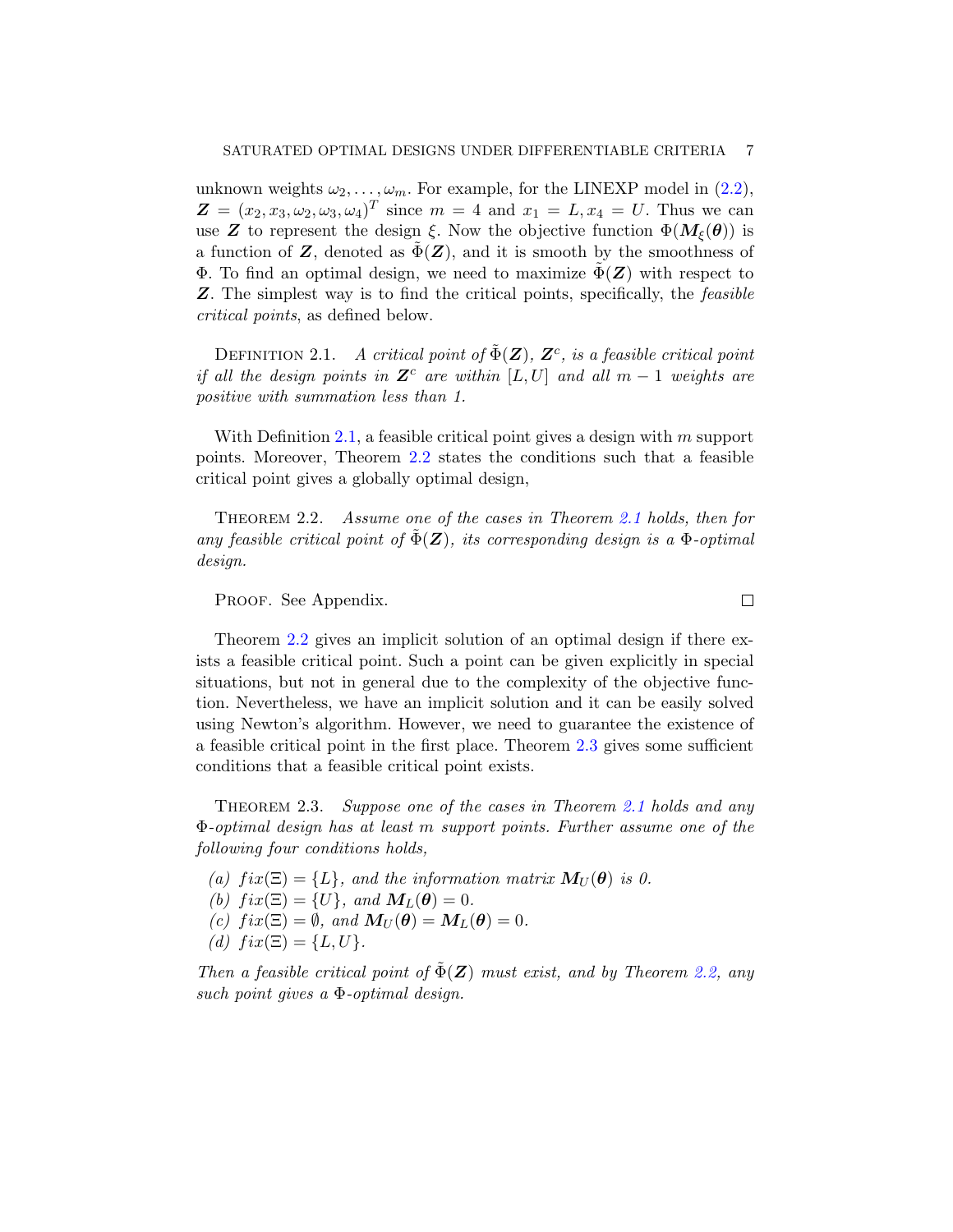#### 8 HU, YANG AND STUFKEN

PROOF. Let  $\xi^* \in \Xi$  be a  $\Phi$ -optimal design, then  $\xi^*$  has at least *m* support points. By Theorem 2.1, designs in the complete class have at most *m* support points, hence *ξ ∗* has exactly *m* support points. Let *Z∗* be the vector corresponding to *ξ ∗* according to the definition in the beginning of Section 2.2. For each of conditions (a)*∼*(d), we know the design points in *Z∗* don't include any of the endpoints (recall the fixed design points are excluded in  $\mathbf{Z}^*$ ), hence they all belong to the open interval  $(L, U)$ . The weights in  $\mathbf{Z}^*$  are all positive, hence all belong to the open interval  $(0,1)$ , so  $\mathbf{Z}^*$  is not on the boundary and must be a critical point of  $\Phi(\mathbf{Z})$ . This proves the existence. П

As we have stated, for many models, the complete class given by Theorem 2.1 only consists of designs with at most  $m = d$  support points. So the condition that any Φ-optimal design has at least *m* support points is met for many optimality criteria. The condition (d) is found to be satisfied for several models, as we will see in Section 3. For condition (a), usually  $M_{U}(\theta) = 0$  only when  $U = \infty$ , so the condition fails if we are interested in a finite design region, and so do conditions (b) and (c). This issue will be addressed later in Theorem 2.6.

Useful results can be obtained by applying Theorem 2.3 to the most commonly used  $\Phi_p$ -optimality criteria. In particular, we are interested in  $\Phi_p$ optimal designs for  $\theta$  or  $a^T\theta$ , where  $a = (a_1, \ldots, a_d)^T$  is a  $d \times 1$  vector such that  $a^T\theta$  is only estimable with at least *d* support points. Adopting the notation in Kiefer and Wolfowitz (1965), define

 $A^* = \{a \mid a^T \theta \text{ is only estimate with at least } d \text{ support points}\}.$ 

Now Corollary 2.4 gives applications of Theorem 2.3 to  $\Phi_p$ -optimal designs.

Corollary 2.4. *Suppose that one of the cases in Theorem 2.1 holds with m* = *d, and one of the four conditions in Theorem 2.3 is met. Consider*  $\Phi_p$ -optimal design for  $g(\theta)$  where  $g(\theta)$  satisfies either case (i) or (ii) below,

*(i)*  $q(\theta) = \theta$  *or a reparametrization of*  $\theta$ *.*  $(iii)$   $g(\theta) = \mathbf{a}^T \theta, \mathbf{a} \in A^*.$ 

*Then a feasible critical point of*  $\tilde{\Phi}(Z)$  *exists, and any such point gives a*  $\Phi_p$ *-optimal design for*  $g(\theta)$ *.* 

REMARK 2.1. In Corollary  $2.4(i)$ , a special case of a reparameterization is  $g(\theta) = W\theta$ , where W is a diagonal matrix with positive diagonal elements. This makes  $cov(q(\hat{\theta}))$  a rescaled version of  $cov(\hat{\theta})$ , and it makes sense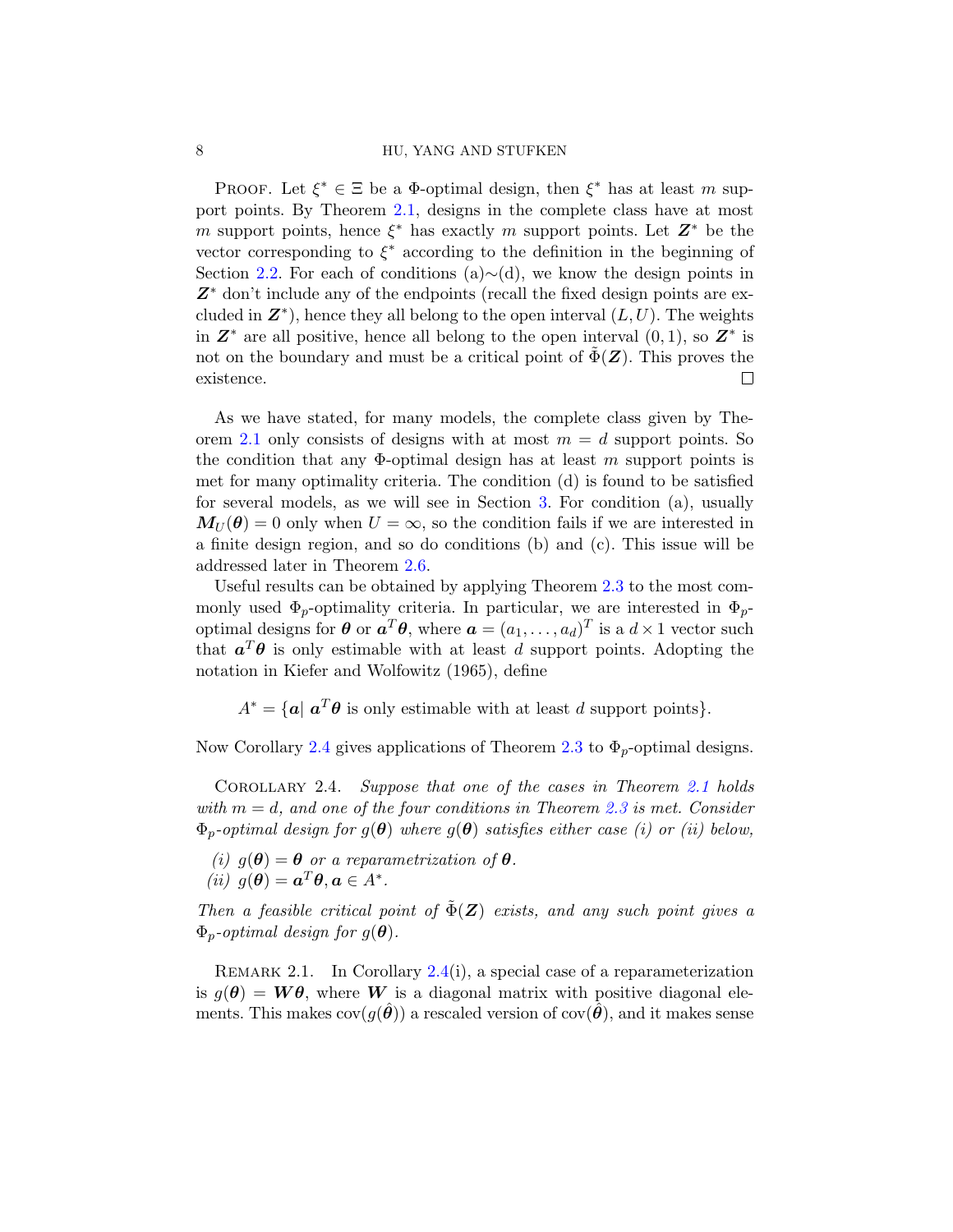when var $(\hat{\theta}_i)$ 's are of different orders of magnitude. For example, in Dette (1997), the author proposed "standardized" optimality criteria, where the matrix *W* has diagonal elements  $W_{ii} = \sqrt{1/(M_{\xi_i^*}^{-1})_{ii}}, \xi_i^*$  is the *c*-optimal design for estimating  $\theta_i$  alone,  $i = 1, \ldots, d$ . Under the conditions of Corollary 2.4(i), finding such optimal designs is easy after we find  $\xi_i^*$ 's.

REMARK 2.2. Corollary 2.4(ii) considers *c*-optimality. When  $a \in A^*$ , the *c*-optimal design is supported at the full set of Chebyshev points in many cases [see Studden (1968)], but our method gives another way of finding *c*-optimal designs. When  $a \notin A^*$ , sometimes a feasible critical point still exists, and it still gives an optimal design. However, if there is no such critical point, then the *c*-optimal design must be supported at fewer points, which may not be the Chebyshev points, and this problem becomes harder. Nevertheless, we can approximate such *c*-optimal designs. Suppose  $a_1 \neq 0$ , consider  $g_{\epsilon}(\theta) = (\boldsymbol{a}^T \theta, \epsilon \theta_2, \dots, \epsilon \theta_d)^T, \epsilon > 0$ . A  $\Phi_p$ -optimal design for  $g_{\epsilon}(\theta)$ can be found easily by Corollary 2.4(i). Let  $\epsilon \to 0$ , it can be shown that these Φ*p*-optimal designs will eventually converge to the *c*-optimal design for  $a^T \theta$  (i.e., the efficiencies of these  $\Phi_p$ -optimal designs under *c*-optimality will converge to 1), for any  $p \leq -1$ . Some examples are provided in Section 3.2.

To verify the condition  $a \in A^*$ , let  $f(x, \theta) = (f_1(x, \theta), \ldots, f_d(x, \theta)) =$ *∂η*(*x*, *θ*)/∂*θ*. The condition  $a \in A^*$  is equivalent to

(2.3)  

$$
\begin{vmatrix} f_1(x_1, \boldsymbol{\theta}) & \cdots & f_1(x_{d-1}, \boldsymbol{\theta}) & a_1 \\ f_2(x_1, \boldsymbol{\theta}) & \cdots & f_2(x_{d-1}, \boldsymbol{\theta}) & a_2 \\ \vdots & \vdots & \ddots & \vdots & \vdots \\ f_d(x_1, \boldsymbol{\theta}) & \cdots & f_d(x_{d-1}, \boldsymbol{\theta}) & a_d \end{vmatrix} \neq 0
$$

for all  $L \leq x_1 < x_2 < \ldots < x_{d-1} \leq U$  (this is also true for generalized linear models). In particular, if we are interested in estimating the individual parameter  $\theta_i$ , i.e.,  $\boldsymbol{a} = \boldsymbol{e}_i$  where  $\boldsymbol{e}_i = (0, \ldots, 0, 1, 0, \ldots, 0)^T$  denotes the *i*th unit vector, then  $e_i \in A^*$  is equivalent to  $f_{-i} = \{f_j | j \in \{1, ..., d\} \setminus \{i\}\}\$ being a Chebyshev system [see Karlin and Studden (1966)], which is easier to verify. Here the traditional definition of a Chebyshev system is used, which only requires the determinant in (2.3) to be *nonzero* instead of positive.

Next, the uniqueness of optimal designs can also be established under mild conditions. We first introduce some additional terminology. A criterion Φ is called *strictly isotonic* on PD(*d*) if

$$
\Phi(M_1) > \Phi(M_2) \text{ for any } M_1 \geq M_2 > 0 \text{ and } M_1 \neq M_2.
$$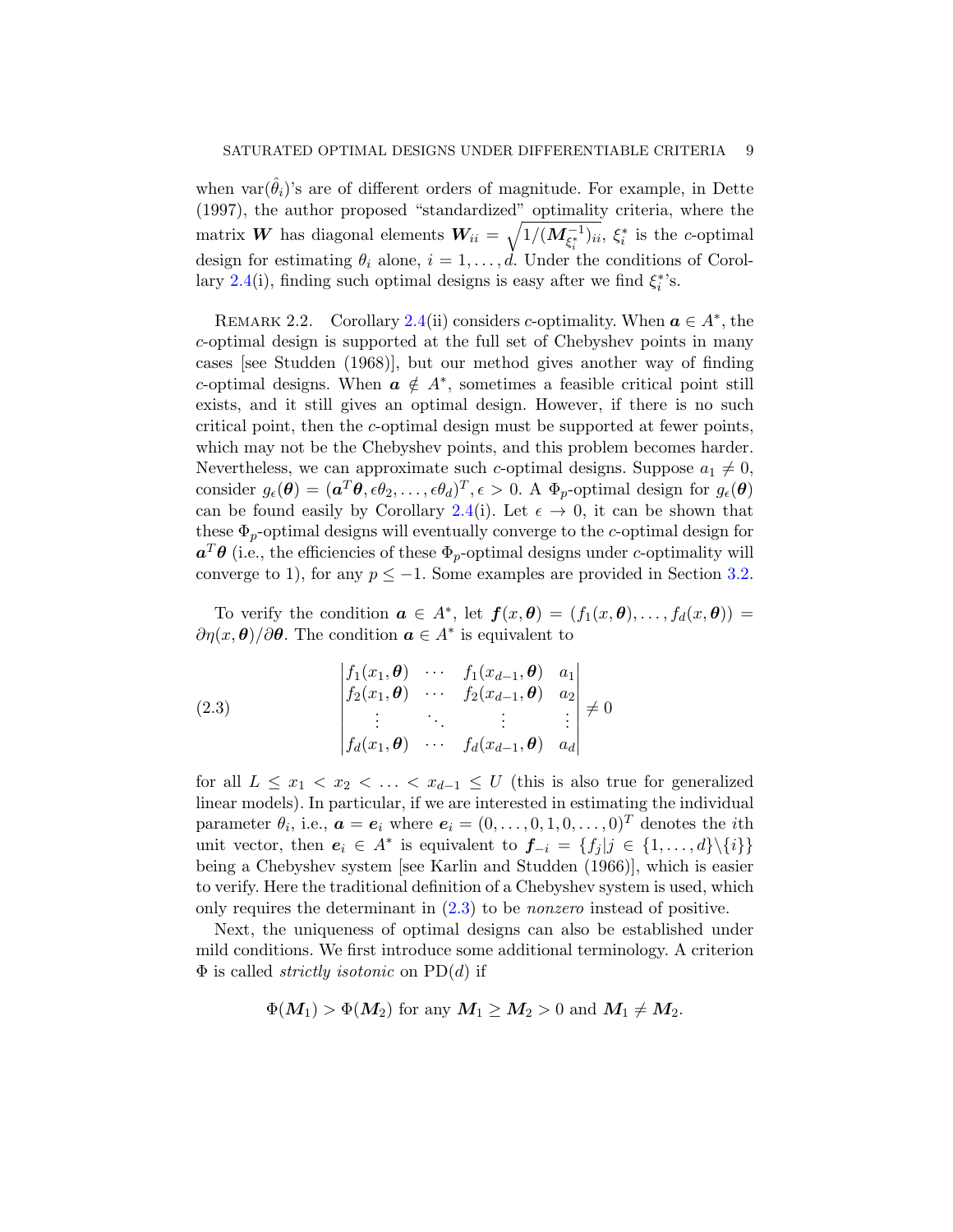It is called *strictly concave* on PD(*d*) if

$$
\Phi(\alpha M_1 + (1 - \alpha)M_2) > \alpha \Phi(M_1) + (1 - \alpha)\Phi(M_2),
$$
  
for any  $\alpha \in (0, 1), M_1 > 0, M_2 \ge 0$  and  $M_2 \not\propto M_1$ .

For example,  $\Phi_p$ -optimality criteria are both strictly isotonic and strictly concave on PD(*d*) when  $q(\theta)$  is  $\theta$  or a reparameterization of  $\theta$  and  $p \in$ (*−∞,* 1) [see Pukelsheim (1993), p. 151]. Moreover, a compound optimality criterion which involves a strictly isotonic and strictly concave criterion is also strictly isotonic and strictly concave. For these criteria, we have Theorem 2.5.

Theorem 2.5. *Assume that one of the cases in Theorem 2.1 holds. If* Φ *is both strictly isotonic and strictly concave on PD(d) and there exists a* Φ*optimal design ξ ∗ which has at least d support points, then ξ ∗ is the unique* Φ*optimal design. In particular, the* Φ*p-optimal design under Corollary 2.4(i) is unique for*  $p \in (-\infty, 1)$ *.* 

PROOF. See Appendix.

 $\Box$ 

REMARK 2.3. The *c*-optimality criterion with  $g(\theta) = a^T \theta$  maybe neither strictly concave nor strictly isotonic on PD(*d*). However, if  $a \in A^*$  and  $f(x, \theta)$  is a Chebyshev system, the uniqueness is proved in Studden (1968).

The uniqueness is not only of interest in itself, but also has implications for finding optimal designs. As we have stated earlier, conditions (a), (b) and (c) in Theorem 2.3 may only hold on a large design region, call it the *full design region*. Let *ξ ∗∗* be a Φ-optimal design on the full design region with smallest support point *x ∗∗ min* and largest support point *x ∗∗ max*. Then for a smaller design region  $[L, U]$ , under the same optimality criterion  $\Phi$ , we have Theorem 2.6.

Theorem 2.6. *Assume that one of the cases in Theorem 2.1 holds for the full design region, and both* Φ*-optimal designs on* [*L, U*] *and the full design region are unique with support size m, then we have*

- *(a) under*  $fix(\Xi) = \{L\}$ *, if*  $U < x_{max}^{**}$ *, then the*  $\Phi$ *-optimal design on*  $[L, U]$ *has both L and U as support points; otherwise, the optimal design is ξ ∗∗ .*
- *(b) under*  $fix(\Xi) = \{U\}$ *, if*  $x_{min}^{**} < L$ *, then the*  $\Phi$ *-optimal design on* [*L, U*] *has both L and U as support points; otherwise, the optimal design is ξ ∗∗ .*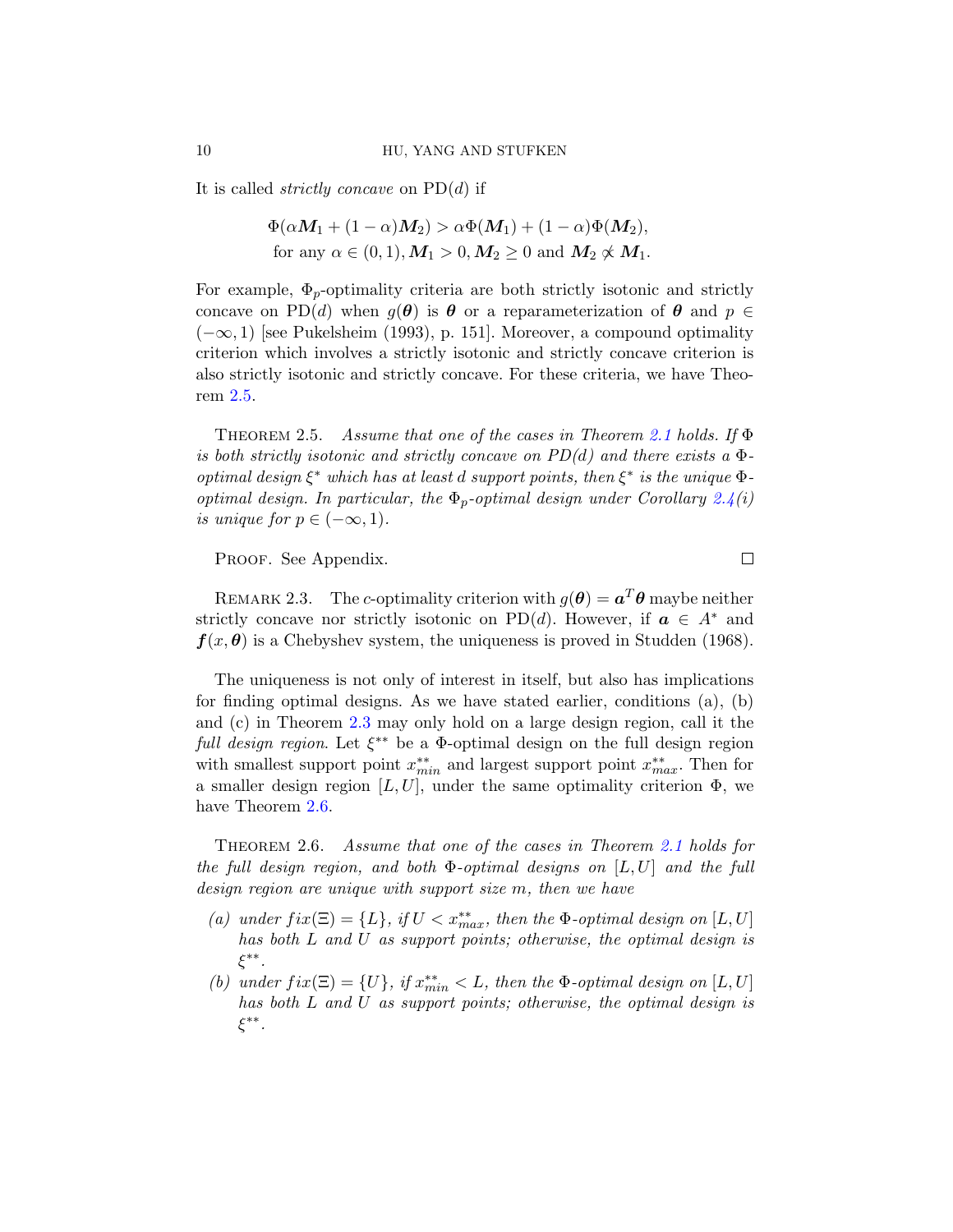#### SATURATED OPTIMAL DESIGNS UNDER DIFFERENTIABLE CRITERIA 11

*(c) under*  $fix(\Xi) = \emptyset$ *, if*  $x_{min}^{**} < L$  *or*  $U < x_{max}^{**}$ *, then the*  $\Phi$ *-optimal design on* [*L, U*] *has at least one endpoint as a support point; otherwise, the optimal design is ξ ∗∗ .*

PROOF. We only give the proof for case (a), others being similar. When  $U \geq x_{max}^{**}$ , the design  $\xi^{**}$  is still a feasible design on the region [*L*, *U*], and it is optimal because it is optimal on the full design region. When  $U < x^{**}_{max}$ ,  $\xi^{**}$  is no longer a feasible design, let  $\xi^*$  be the optimal design on  $[L, U]$ . A complete class of the same type exists for design region  $[L, U]$ because, e.g.,  $\mathbf{F}(c) > 0$  on the full design region implies  $\mathbf{F}(c) > 0$  on the smaller design region. So  $x_1^* = L$ . If the largest support point  $x_m^* < U$ , then  $\mathbf{Z}^* = (x_2^*, \ldots, x_m^*, \omega_2^*, \ldots, \omega_m^*)^T$  must be a critical point of  $\tilde{\Phi}(\mathbf{Z})$ . Now if we consider the optimal design problem on the full design region again, *Z∗* is a feasible critical point and, by Theorem 2.2, *ξ ∗* must be an optimal design on the full design region. However,  $\xi^* \neq \xi^{**}$ , this contradicts the uniqueness assumption.  $\Box$ 

**3. Application.** The theorems we have established can be used to find optimal designs for many models. In Sections 3.1 through 3.3, we consider Φ*p*-optimal designs for models with two, three and four or six parameters, respectively. In Section 3.4, we consider polynomial regression models with arbitrary *d* parameters under more general optimality criteria.

3.1. *Models with two parameters.* Yang and Stufken (2009) considered complete class results for two-parameter models, including logistic/probit regression model, Poisson regression model and Michaelis–Menten model. The theorems we have established can be used to find the optimal designs. Take the Poisson regression model as an example (the applications to other models are similar). It has the following form:

$$
\eta(x,\boldsymbol{\theta}) = \log(\mathcal{E}(y)) = \theta_1 + \theta_2 x, \quad x \in [L, U].
$$

Theorem 2.1(b) can be applied to this model, and a complete class consists of designs with at most 2 design points including one boundary point [see Yang and Stufken (2009), Theorem 4. Specifically, when  $\theta_2 > 0$ , *U* is a fixed design point, and  $M_{-\infty}(\theta) = 0$  (since  $M_x(\theta) = e^{\theta_1 + \theta_2 x} (1, x)^T (1, x)$ ); when  $\theta_2$  < 0, *L* is a fixed design point, and  $M_\infty(\theta) = 0$ . Thus on any one-sided restricted region  $(-\infty, U]$  (when  $\theta_2 > 0$ ) or  $[L, \infty)$  (when  $\theta_2 < 0$ ),  $\Phi_p$ -optimal designs for  $\theta$  can be found by solving for the critical points, according to Corollary 2.4(i). For *c*-optimality, recall  $f(x, \theta) = \partial \eta(x, \theta)/\partial \theta = (1, x)$ , thus  $f_{-2} = \{1\}$  is a Chebyshev system, which means  $\theta_2$  can only be estimated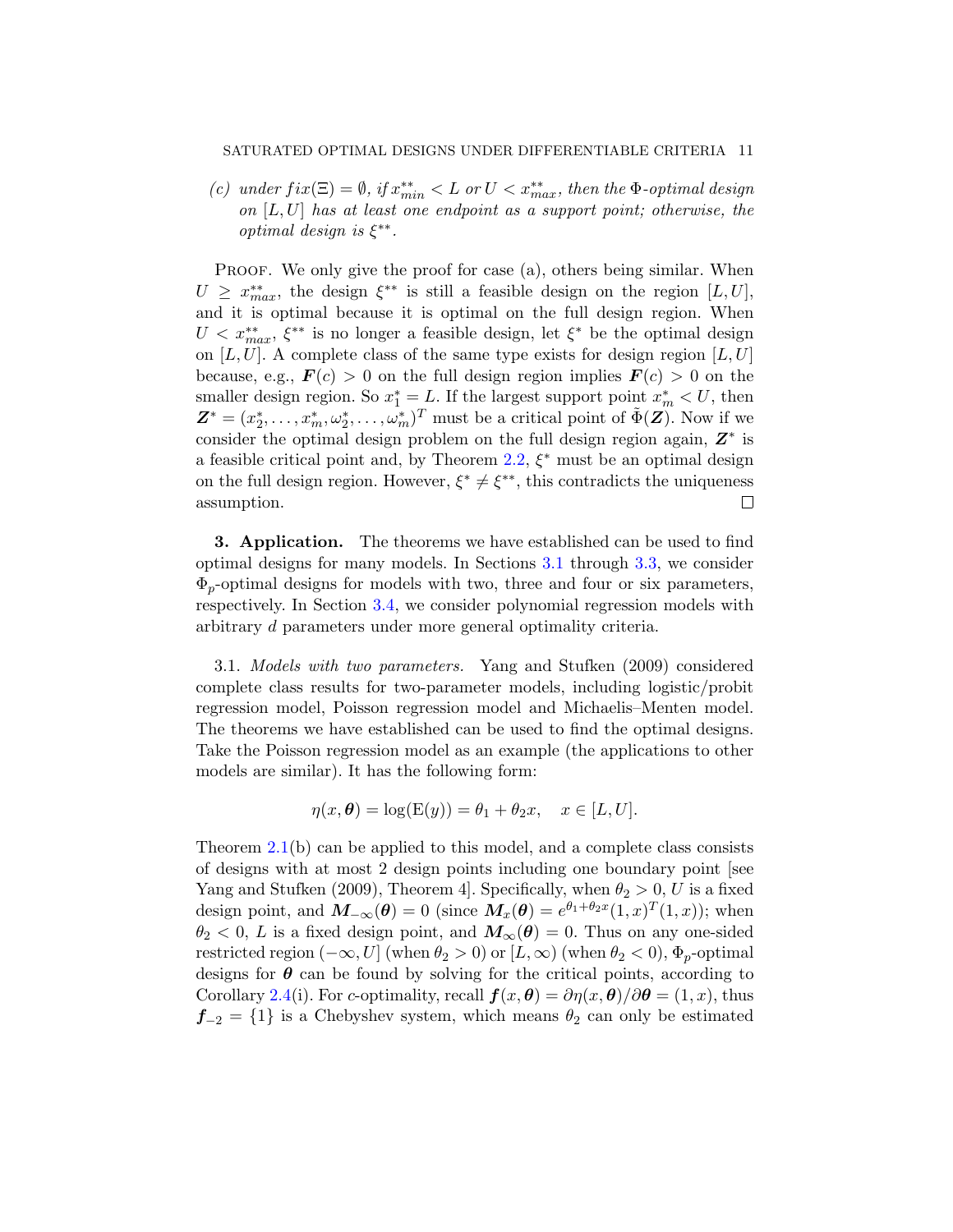with at least  $d = 2$  support points. Therefore, according to Corollary 2.4(ii), an  $e_2$ -optimal design (*c*-optimal design for  $\theta_2$ ) can also be found by solving for the critical points.

In particular,  $D$ - and  $e_2$ -optimal designs can be found analytically through symbolic computation software (for example, by using the solve function in Matlab) and are listed in  $(3.1)$  and  $(3.2)$ . Note that they do not depend on  $\theta_1$  since  $e^{\theta_1}$  is merely a multiplicative factor in  $M_x(\theta)$ .

$$
(3.1) \quad \xi_D^* = \begin{cases} \{(U - 2/\theta_2, 1/2), (U, 1/2)\}, & \theta_2 > 0, \\ \{(L - 2/\theta_2, 1/2), (L, 1/2)\}, & \theta_2 < 0. \end{cases}
$$
  

$$
(3.2) \quad \xi_{e_2}^* = \begin{cases} \{(U - 2.557/\theta_2, 0.782), (U, 0.218)\}, & \theta_2 > 0, \\ \{(U - 2.557/\theta_2, 0.782), (U, 0.218)\}, & \theta_2 > 0, \end{cases}
$$

$$
(3.2) \quad \xi_{e_2}^* \;\; = \;\; \left\{ \begin{array}{ll} ((\circ \;\; 2.557/\theta_2, 0.782), \; (U, 0.216)) \, , \; \theta_2 < 0. \\ \{ (L-2.557/\theta_2, 0.782), \; (L, 0.218) \}, \; \theta_2 < 0. \end{array} \right.
$$

However, *A*-optimal designs do not have explicit forms. Nevertheless the solutions can be found easily using Newton's algorithm. For the case of  $\theta_2$  < 0, some examples are listed in Table 1 (again the optimal designs do not depend on  $\theta_1$ ).

TABLE 1 *A*-*optimal designs for Poisson regression model on*  $[0, \infty)$ 

|    | A-optimal    |                        |  |  |  |
|----|--------------|------------------------|--|--|--|
| θ0 | $(x_1, x_2)$ | $(\omega_1, \omega_2)$ |  |  |  |
|    | (0, 2.261)   | (0.444, 0.556)         |  |  |  |
|    | (0, 1.193)   | (0.320, 0.680)         |  |  |  |

In addition, the  $\Phi_p$ -optimal design for  $\theta$  and  $e_2$ -optimal design are unique, due to Theorem 2.5. For finite design regions, Theorem 2.6 can be applied. For example, the *A*-optimal design for  $\theta = (1, -1)^T$  on  $[0, U]$  when  $U \geq$ 2*.*261 is *{*(0*,* 0*.*444)*,*(2*.*261*,* 0*.*556)*}*; when *U <* 2*.*261, the optimal design is supported at exactly two points 0 and *U*, and the weights can be determined easily.

3.2. *Models with three parameters.* Dette et al. (2008) and Dette et al. (2010) considered optimal designs for the Emax and log-linear models. These models, often used to model dose-response curves, are nonlinear regression models with means

$$
\eta(x,\theta) = \begin{cases} \theta_1 + \theta_2 x/(x+\theta_3), & \text{Emax}, \\ \theta_1 + \theta_2 \log(x+\theta_3), & \text{log-linear}. \end{cases}
$$

Here  $x \in [L, U] \subseteq (0, \infty)$  is the dose range,  $\theta_2 > 0$  and  $\theta_3 > 0$ . Theorem 2.1(d) can be applied to both models, and a complete class consists of designs with at most 3 design points including *both* endpoints [Yang (2010),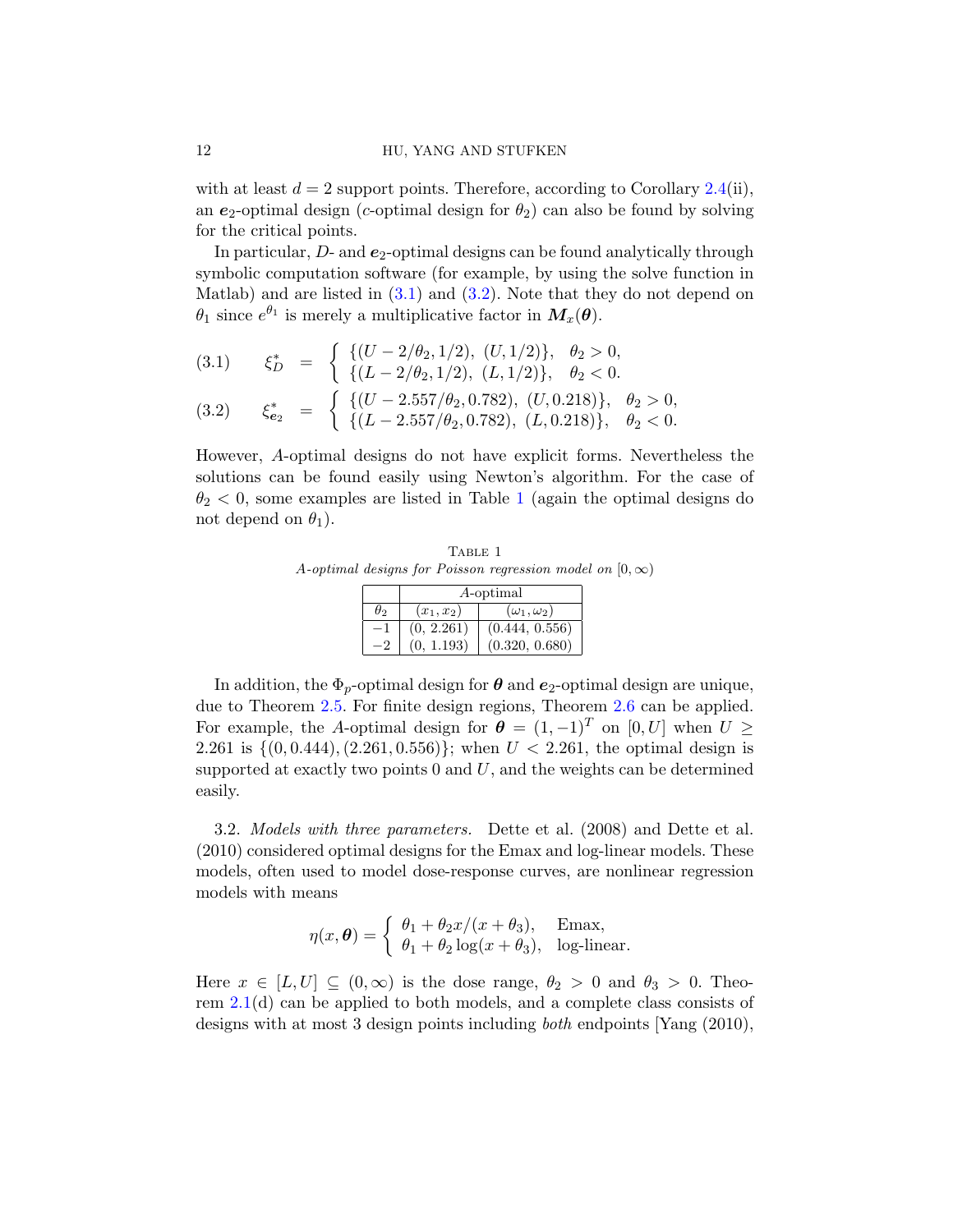Theorem 3]. Hence Corollary 2.4 is applicable on design space [*L, U*]. In particular, *D*-optimal designs can be computed explicitly using symbolic computation software, and are listed in  $(3.3)$ . They are consistent with the results in Dette et al. (2010).

(3.3) 
$$
\xi_D^* = \begin{cases} \{(L, 1/3), (x_E^*, 1/3), (U, 1/3)\}, & \text{Emax}, \\ \{(L, 1/3), (x_l^*, 1/3), (U, 1/3)\}, & \text{log-linear}. \end{cases}
$$

where

(3.4)  

$$
x_E^* = \frac{L(U + \theta_3) + U(L + \theta_3)}{L + U + 2\theta_3}, \quad x_I^* = \frac{(L + \theta_3)(U + \theta_3)}{U - L} \log\left(\frac{U + \theta_3}{L + \theta_3}\right) - \theta_3.
$$

For *A*-optimality, numerical solutions can be obtained easily by Newton's algorithm. Table 2 gives some examples for the Emax model using parameter settings in Dette et al. (2008) (the optimal designs don't depend on  $\theta_1$  since it is not involved in the information matrix; and although it seems that the optimal weights are constant, they do change gradually with  $\theta_2$  and  $\theta_3$ ).

TABLE 2 *A-optimal designs for the Emax model on [0,150]*

| $\theta_2$ | $\theta_3$ | $(x_1, x_2, x_3)$ | $(\omega_1, \omega_2, \omega_3)$ |
|------------|------------|-------------------|----------------------------------|
| 7/15       | 15         | (0, 12.50, 150)   | (0.250, 0.500, 0.250)            |
| 7/15       | 25         | (0, 18.75, 150)   | (0.250, 0.500, 0.250)            |
| 10/15      | 25         | (0, 18.75, 150)   | (0.250, 0.500, 0.250)            |

For *c*-optimality, Dette et al. (2010) gave explicit solutions for *EDp*optimal designs, where an *EDp*-optimal design is a design that is optimal for estimating the dose that achieves 100*p*% of the maximum effect in dose range [ $L, U$ ],  $0 < p < 1$ . In fact,  $ED_p$ -optimality is equivalent to  $e_3$ -optimality regardless of *p*, and we can find the optimal designs using our method. First, we have

$$
\boldsymbol{f}(x,\boldsymbol{\theta}) = \begin{cases} (1, x/(x+\theta_3), -\theta_2 x/(x+\theta_3)^2), & \text{Emax}, \\ (1, \log(x+\theta_3), \theta_2/(x+\theta_3)), & \text{log-linear}. \end{cases}
$$

It is easy to prove for both the Emax and log-linear models that *f−*<sup>3</sup> is a Chebyshev system, which means that  $\theta_3$  is only estimable with at least  $d = 3$ support points. So  $e_3$ -optimal designs can be found by solving for the critical points, by Corollary 2.4(ii). The solutions can be found explicitly using symbolic computation software and are listed in (3.5). They are consistent with the results in Dette et al. (2010).

(3.5) 
$$
\xi_{\mathbf{e}_3}^* = \xi_{ED_p}^* = \begin{cases} \{(L, 1/4), (x_E^*, 1/2), (U, 1/4)\}, & \text{Emax}, \\ \{(L, \omega_l^*), (x_l^*, 1/2), (U, 1/2 - \omega_l^*)\}, & \text{log-linear}, \end{cases}
$$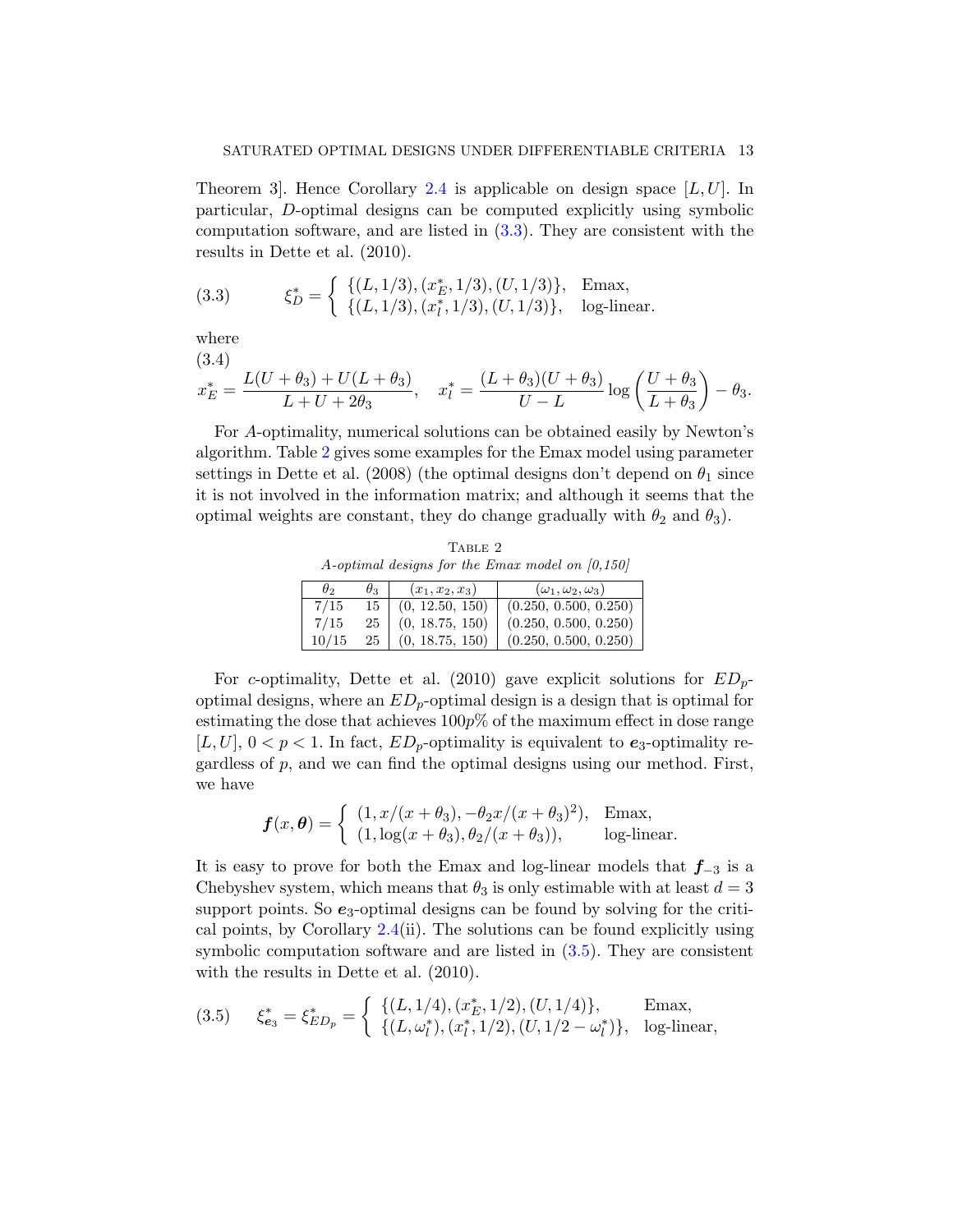where  $x_E^*$  and  $x_l^*$  are the same as in (3.4), and

$$
\omega_l^* = \frac{\log(x_l^* + \theta_3) - \log(U + \theta_3)}{2(\log(L + \theta_3) - \log(U + \theta_3))}.
$$

Regarding *f−*2, it can be shown that it is always a Chebyshev system for the log-linear model, and it is a Chebyshev system for the Emax model if  $\theta_3 \notin (L, U)$ . In such cases,  $e_2$ -optimal designs can be found according to Corollary 2.4(ii), and the solutions can be derived analytically as shown in (3.6).

$$
(3.6)
$$

$$
\xi_{e_2}^* = \begin{cases} \{ (L, \frac{1}{4} - \frac{(U - L)\theta_3}{8(\theta_3^2 - LU)}), (x_E^*, \frac{1}{2}), (U, \frac{1}{4} + \frac{(U - L)\theta_3}{8(\theta_3^2 - LU)}) \}, & \text{Emax}, \theta_3 \notin (L, U), \\ \{ (L, \frac{(U - x_l^*)(L + \theta_2)}{2(U - L)(x_l^* + \theta_2)}), (x_l^*, \frac{1}{2}), (U, \frac{(x_l^* - L)(U + \theta_2)}{2(U - L)(x_l^* + \theta_2)}) \}, & \text{log-linear.} \end{cases}
$$

When  $\theta_3 \in (L, U)$ ,  $f_{-2}$  is no longer a Chebyshev system for the Emax model. However, if  $|(U - L)\theta_3| < |2(\theta_3^2 - LU)|$ , the weights of  $\xi_{\mathbf{e}_2}^*$  in (3.6) are still positive, and the design is still  $e_2$ -optimal; otherwise, the optimal design is supported at fewer than 3 points, which may not be the Chebyshev points. Nevertheless, we can approach the optimal design using the method in Remark 2.2. To show this, consider the setting where the dose range is [0,150],  $\theta_2 = 7/15$  and  $\theta_3 = 25$ . The exact  $e_2$ -optimal design can be found to be  $\xi_{e_2}^* = \{(\theta_3^2/U, 0.5), (U, 0.5)\} = \{(25/6, 0.5), (150, 0.5)\}$  using Elfving's method. Now let  $\epsilon = 10^{-5}$ ,  $10^{-6}$ ,  $10^{-7}$ ; the  $\Phi_p$ -optimal designs for estimating  $g_{\epsilon}(\theta) = (\epsilon \theta_1, \theta_2, \epsilon \theta_3)^T$  can be found by Corollary 2.4(i) and are used to approximate the  $e_2$ -optimal design. Table  $3$  shows the errors and 1*−*efficiencies of the approximation for *p* = *−*1 and *−*3. As we can see, the error gets sufficiently small after a few iterations, especially when *|p|* is larger; however, due to singularity issues, the error cannot be made arbitrary small.

Table 3

| $p_{-}$ | $\epsilon$       | $\frac{25}{6}$ / $\frac{25}{6}$ | $ \omega_1 $      | $ \omega_2 - 0.5 $ | $ \omega_3-0.5 $  | $1 - \text{eff}$  |
|---------|------------------|---------------------------------|-------------------|--------------------|-------------------|-------------------|
|         | $-1 \pm 10^{-5}$ | $10^{-2}$                       | $4 \cdot 10^{-3}$ | $4 \cdot 10^{-3}$  | $2 \cdot 10^{-4}$ | $6\cdot10^{-4}$   |
|         | $10^{-6}$        | $10^{-3}$                       | $4 \cdot 10^{-4}$ | $4 \cdot 10^{-4}$  | $2 \cdot 10^{-5}$ | $6 \cdot 10^{-5}$ |
|         | $10^{-7}$        | $10^{-4}$                       | $4 \cdot 10^{-5}$ | $4 \cdot 10^{-5}$  | $2 \cdot 10^{-6}$ | $6\cdot10^{-6}$   |
|         | $-3 \pm 10^{-5}$ | $3 \cdot 10^{-4}$               | $1\cdot10^{-4}$   | $9 \cdot 10^{-5}$  | $4 \cdot 10^{-6}$ | $2 \cdot 10^{-5}$ |
|         | $10^{-6}$        | $8 \cdot 10^{-6}$               | $3 \cdot 10^{-6}$ | $3 \cdot 10^{-6}$  | $5 \cdot 10^{-8}$ | $5 \cdot 10^{-7}$ |
|         | $10^{-7}$        | $7 \cdot 10^{-7}$               | $3\cdot10^{-7}$   | $2 \cdot 10^{-7}$  | $1 \cdot 10^{-8}$ | $4 \cdot 10^{-8}$ |

*Approximating two point e*2*-optimal design using three point designs for the Emax model*

3.3. *Models with four or six parameters.* Demidenko (2004) used a double exponential model to characterize the regrowth of tumor after radiation.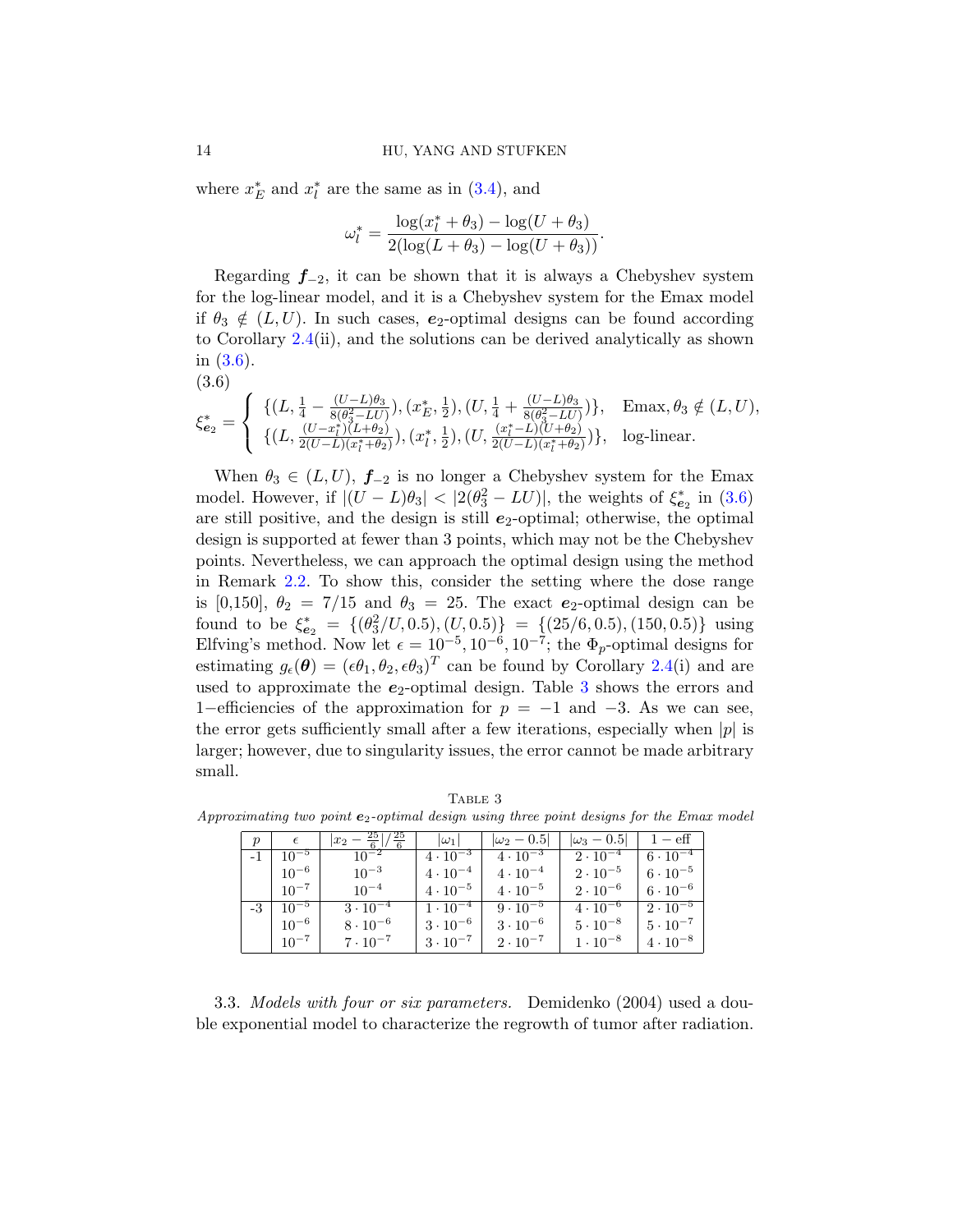The natural logarithm of tumor volume can be modeled using a nonlinear regression model with mean

$$
\eta(x,\theta) = \theta_1 + \log(\theta_2 e^{\theta_3 x} + (1 - \theta_2)e^{-\theta_4 x}),
$$

where  $0 \leq x \in [L, U]$  is the time,  $\theta_1$  is the logarithm of the initial tumor volume,  $0 < \theta_2 < 1$  is the proportional contribution of the first compartment, and  $\theta_3, \theta_4 > 0$  are cell proliferation and death rates.

Demidenko (2006) used the LINEXP model to characterize tumor growth delay and regrowth. The model was described in Section 2.1 and re-presented below:

$$
\eta(x,\theta) = \theta_1 + \theta_2 e^{\theta_3 x} + \theta_4 x,
$$

Li and Balakrishnan (2011) considered *D*- and *c*-optimal designs for these two models, but our approach yields more general results. For both models, Theorem 2.1(d) can be applied, and a complete class consists of designs with at most four design points including both endpoints [see Yang and Stufken  $(2012)$ . Thus Corollary 2.4 can again be applied on the design space  $[L, U]$ , and  $\Phi_p$ -optimal designs for  $\theta$  and certain *c*-optimal designs can be found by solving for the critical points. In particular, *f−*<sup>3</sup> and *f−*<sup>4</sup> are Chebyshev systems under both models [see Li and Balakrishnan  $(2011)$ ], thus  $e_3$ - and *e*4-optimal designs for both models can be found by solving for the critical points.

There is no explicit solution for the optimal designs, but numerical solutions can be easily found using Newton's algorithm. Here we give some *A*-optimal designs for the LINEXP model in Table 4 (the optimal designs for the LINEXP model do not depend on  $\theta_1$  and  $\theta_4$  since they are not involved in the information matrix). For *D*- and *c*-optimality, our approach gives the same results as in Li and Balakrishnan (2011).

TABLE 4 *A-optimal designs for the LINEXP model on [0,1]*

| $\theta_2$ | $\theta_3$ | $(x_1, x_2, x_3, x_4)$    | $(\omega_1, \omega_2, \omega_3, \omega_4)$ |
|------------|------------|---------------------------|--------------------------------------------|
| 0.5        | $-1$       | (0, 0.220, 0.717, 1)      | (0.156, 0.324, 0.344, 0.176)               |
|            |            | $-1$ (0, 0.220, 0.717, 1) | (0.151, 0.319, 0.349, 0.181)               |
|            |            | (0, 0.195, 0.681, 1)      | (0.146, 0.315, 0.355, 0.184)               |

Consider one more example. Dette, Melas and Wong (2006) studied *D*optimal designs for exponential regression models, which are nonlinear regression models with mean

(3.7) 
$$
\eta(x,\theta) = \sum_{s=1}^{S} \theta_{2s-1} e^{-\theta_{2s} x}, \quad 0 \le x \in [L, U],
$$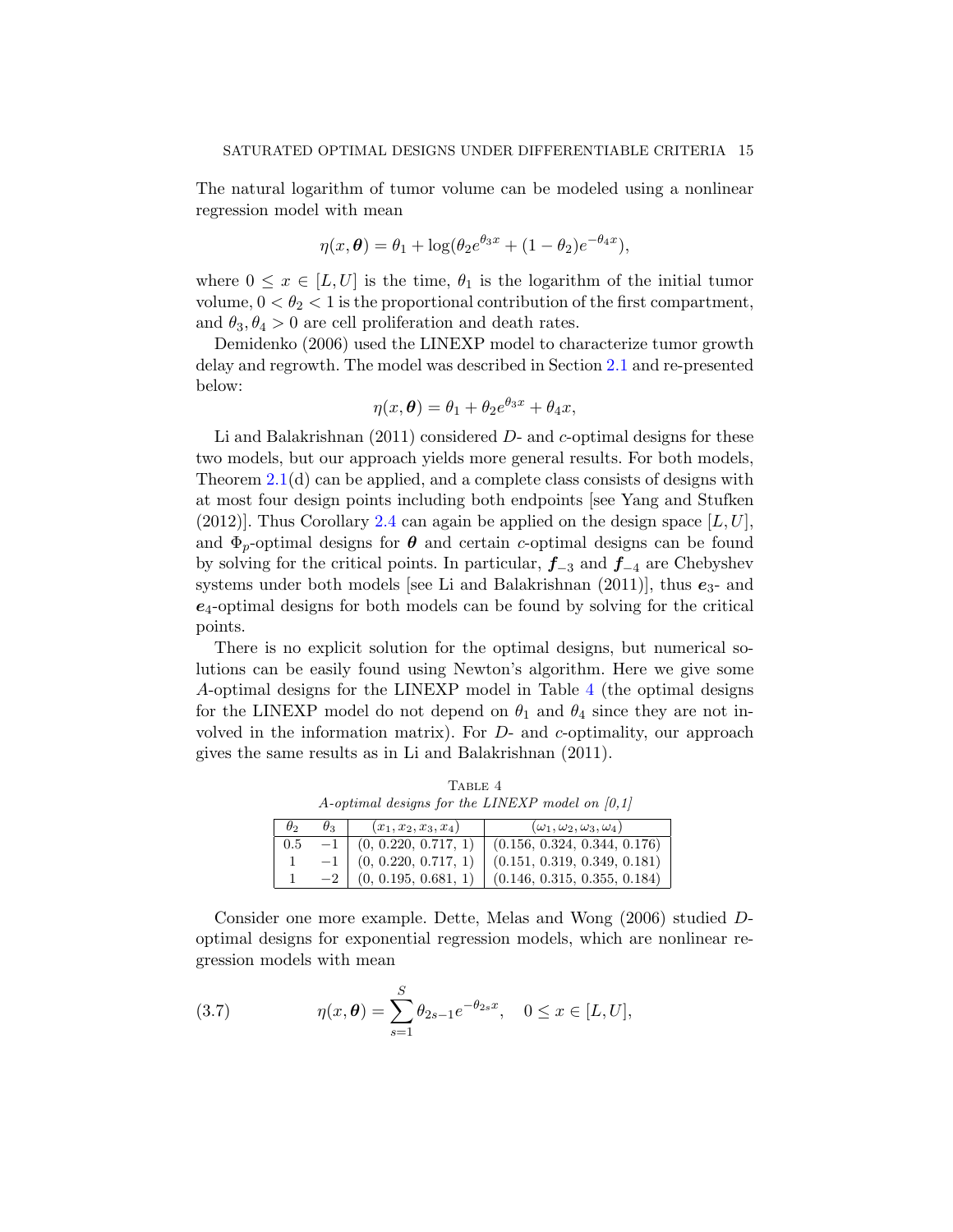where  $\theta_{2s-1} \neq 0, s = 1, \ldots, S, 0 \lt \theta_2 \lt \ldots \lt \theta_{2S}$ . When  $S = 2$  and  $\theta_4/\theta_2 < 61.98$  or  $S = 3, 2\theta_4 = \theta_2 + \theta_6$  and  $\theta_4/\theta_2 < 23.72$ , Theorem 2.1(b) can be applied, and a complete class consists of designs with at most 2*S* design points including the lower endpoint *L* [see Yang and Stufken (2012), Theorem 3 and Theorem 4]. Moreover, it is easy to see that the information matrix  $M_x$  goes to 0 when x approaches infinity, thus Corollary 2.4 can be applied on any design region  $[L, \infty)$ . Table 5 gives some *A*-optimal designs for  $S=2$ .

TABLE 5 *A*<sup>*-*</sup> and **e**<sub>2</sub>*-optimal designs for exponential regression model on* [0*,* $\infty$ *) when*  $S = 2, \theta_1 = \theta_2 = 1$ 

| Criterion         | $\theta_3$ | $\theta_4$     | $(x_1, x_2, x_3, x_4)$   | $(\omega_1, \omega_2, \omega_3, \omega_4)$ |
|-------------------|------------|----------------|--------------------------|--------------------------------------------|
| A-optimality      |            | $\overline{2}$ | (0, 0.275, 1.196, 3.416) | (0.078, 0.178, 0.251, 0.493)               |
|                   |            |                | (0, 0.170, 0.768, 2.472) | (0.118, 0.261, 0.287, 0.334)               |
|                   | 3          | 4              | (0, 0.172, 0.760, 2.450) | (0.083, 0.199, 0.296, 0.422)               |
| $e_2$ -optimality |            | 2              | (0, 0.273, 1.197, 3.425) | (0.054, 0.124, 0.200, 0.623)               |
|                   |            |                | (0, 0.168, 0.769, 2.492) | (0.033, 0.082, 0.201, 0.683)               |
|                   | 3          | 4              | (0, 0.168, 0.769, 2.492) | (0.033, 0.082, 0.201, 0.683)               |

For *c*-optimality, first we have

$$
\mathbf{f}(x,\theta) = \begin{cases} (e^{-\theta_2 x}, -\theta_1 x e^{-\theta_2 x}, e^{-\theta_4 x}, -\theta_3 x e^{-\theta_4 x}), & S = 2, \\ (e^{-\theta_2 x}, -\theta_1 x e^{-\theta_2 x}, e^{-\theta_4 x}, -\theta_3 x e^{-\theta_4 x}, e^{-\theta_6 x}, -\theta_5 x e^{-\theta_6 x}), & S = 3. \end{cases}
$$

Both are Chebyshev systems. In addition, we can show that  $f_{-2s}$ ,  $s =$ 1,..., S are Chebyshev systems for  $S = 2$  and  $S = 3$ , so the *c*-optimal designs for  $\theta_{2s}, s = 1, \ldots, S$  on  $[L, \infty)$  can be found by solving for the critical points. Table 5 gives some  $e_2$ -optimal designs for  $S = 2$ .

Moreover, the  $\Phi_p$ -optimal designs for  $\theta$  and *c*-optimal design for  $\theta_{2s}$ 's are unique by Theorem 2.5. For a finite design region, Theorem 2.6 can be applied. For example, the *A*-optimal design for  $\boldsymbol{\theta} = (1, 1, 1, 2)^T$  on  $[0, U]$ when  $U \geq 3.416$  is the same as in Table 5; when  $U < 3.416$ , the optimal design is supported at 4 design points including both 0 and *U*.

3.4. *Polynomial regression model with d parameters.* Yang (2010) considered the general  $(d-1)$ th degree polynomial regression model  $P_{d-1}$  with variance  $\sigma^2/\lambda(x)$  and mean

(3.8) 
$$
\eta(x, \theta) = \theta_1 + \sum_{i=2}^{d} \theta_i x^{i-1}.
$$

For different choices of the efficiency function  $\lambda(x)$ , Theorem 2.1 gives the following complete class results [see Yang (2010), Theorem 9]: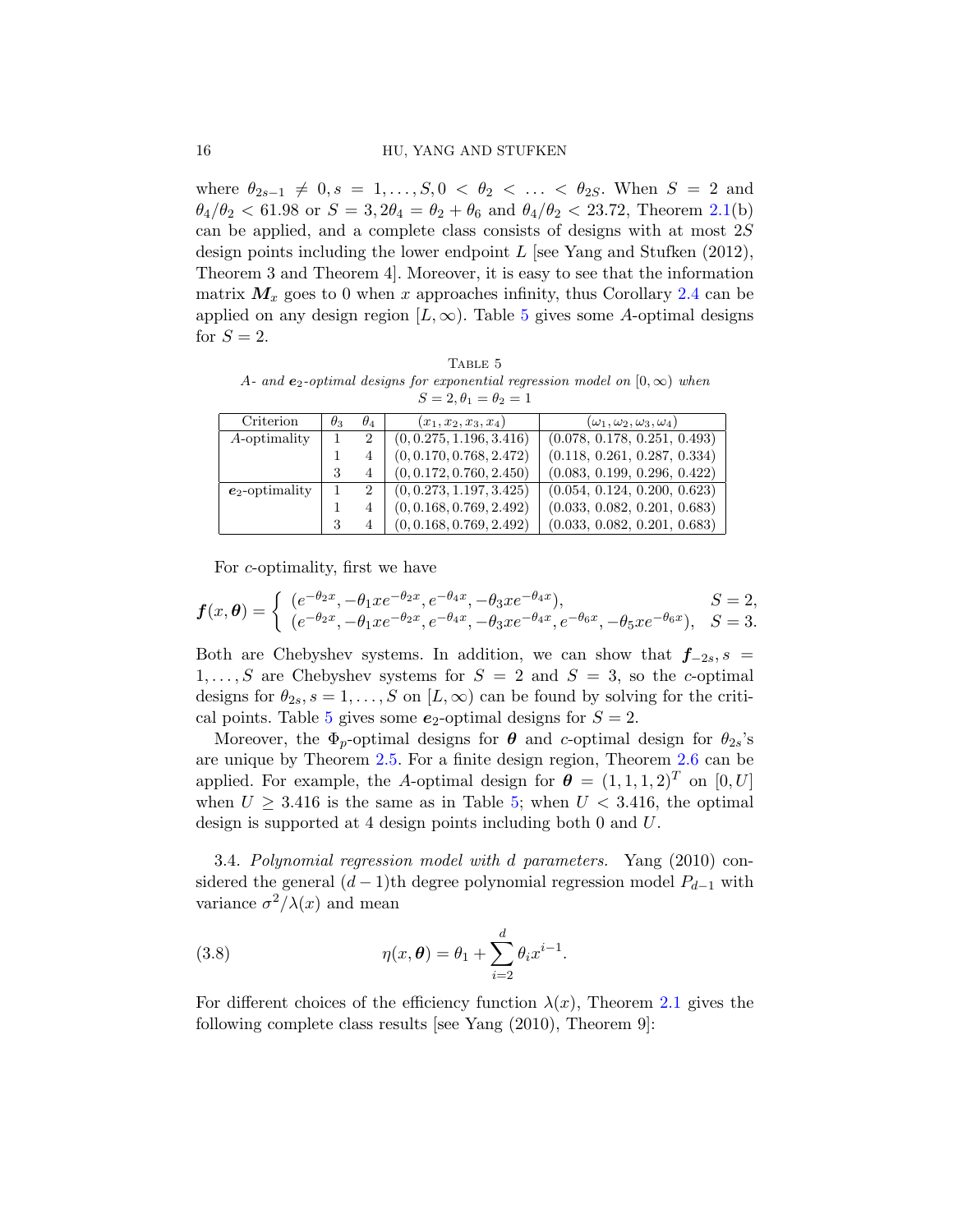- (a) When (i)  $\lambda(x) = 1-x, x \in [-1, 1]$  or (ii)  $\lambda(x) = e^{-x}, x \in [0, \infty)$ , a complete class consists of designs with at most *d* design points including the left endpoint. Moreover, the information matrix  $M_U(\theta) = 0$ .
- (b) When  $\lambda(x) = 1 + x, x \in [-1, 1]$ , a complete class consists of designs with at most *d* design points including the right endpoint. Moreover, the information matrix  $M_L(\theta) = 0$ .
- (c) When (i)  $\lambda(x) = (1-x)^{u+1}(1+x)^{v+1}, x \in [-1,1], u+1 > 0, v+1 > 0$ or (ii)  $\lambda(x) = x^{u+1}e^{-x}, x \in [0, \infty), u+1 > 0$  or (iii)  $\lambda(x) = e^{-x^2}, x \in$  $(-\infty, \infty)$  or (iv)  $\lambda(x) = (1+x^2)^{-t}, x \in (-\infty, \infty), d \leq t$ , a complete class consists of designs with at most *d* design points. Moreover, the information matrices  $M_L(\theta) = M_U(\theta) = 0.$
- (d) When  $\lambda(x) \equiv 1, x \in [L, U]$ , a complete class consists of designs with at most *d* design points including both endpoints.

Corollary 2.4 can be applied to the above models on the respective (full) design regions, thus  $\Phi_p$ -optimal designs for  $\theta$  and *c*-optimal designs for  $\theta_d$ can be found by solving for the critical points. Furthermore, those designs are unique, so Theorem 2.6 can be used when the design regions are small.

Finally, we apply our theorems to more general optimality criteria. Dette and Studden (1995) considered optimal designs under nested polynomial regression models. To be specific, suppose the degree of the polynomial regression model is an unknown integer between 1 and  $d-1$ . The *D*-optimal design  $\xi_D^{\ell}$  under a given model  $P_{\ell}$ ,  $1 \leq \ell \leq d-1$ , may not be efficient under another model with a different degree. To take this uncertainty into consideration, the authors proposed the following weighted optimality criteria  $\Phi_{p',\boldsymbol{\beta}}$ :

(3.9) 
$$
\Phi_{p',\beta}(\boldsymbol{M}_{\xi}) = \left[\sum_{\ell=1}^{d-1} \beta_{\ell} (\mathrm{eff}_{D}^{\ell}(\xi))^{p'}\right]^{1/p'},
$$

where  $p' \in [-\infty, 1], \beta = \{\beta_1, \ldots, \beta_{d-1}\}$  is a prior on the set  $\{1, \ldots, d-1\}$ with  $\beta_{d-1} > 0$ ,

$$
\text{eff}_D^{\ell}(\xi) = \left(\frac{\det M_{\xi}^{\ell}}{\det M_{\xi_D^{\ell}}^{\ell}}\right)^{\frac{1}{\ell+1}}, \quad \ell = 1, \ldots, d-1,
$$

*M*<sup> $\ell$ </sup><sub>*ξ*</sub> is the information matrix of *ξ* under model *P*<sub>*l*</sub>, and eff<sup> $\ell$ </sup><sub>*D*</sub>(*ξ*) is the *D*efficiency of *ξ* under model *P<sup>ℓ</sup>* .

Dette and Studden (1995) gave the solution of  $\Phi_{p',\beta}$ -optimal design for  $\lambda(x) \equiv 1, x \in [-1, 1]$ . The solution is rather complicated, and it requires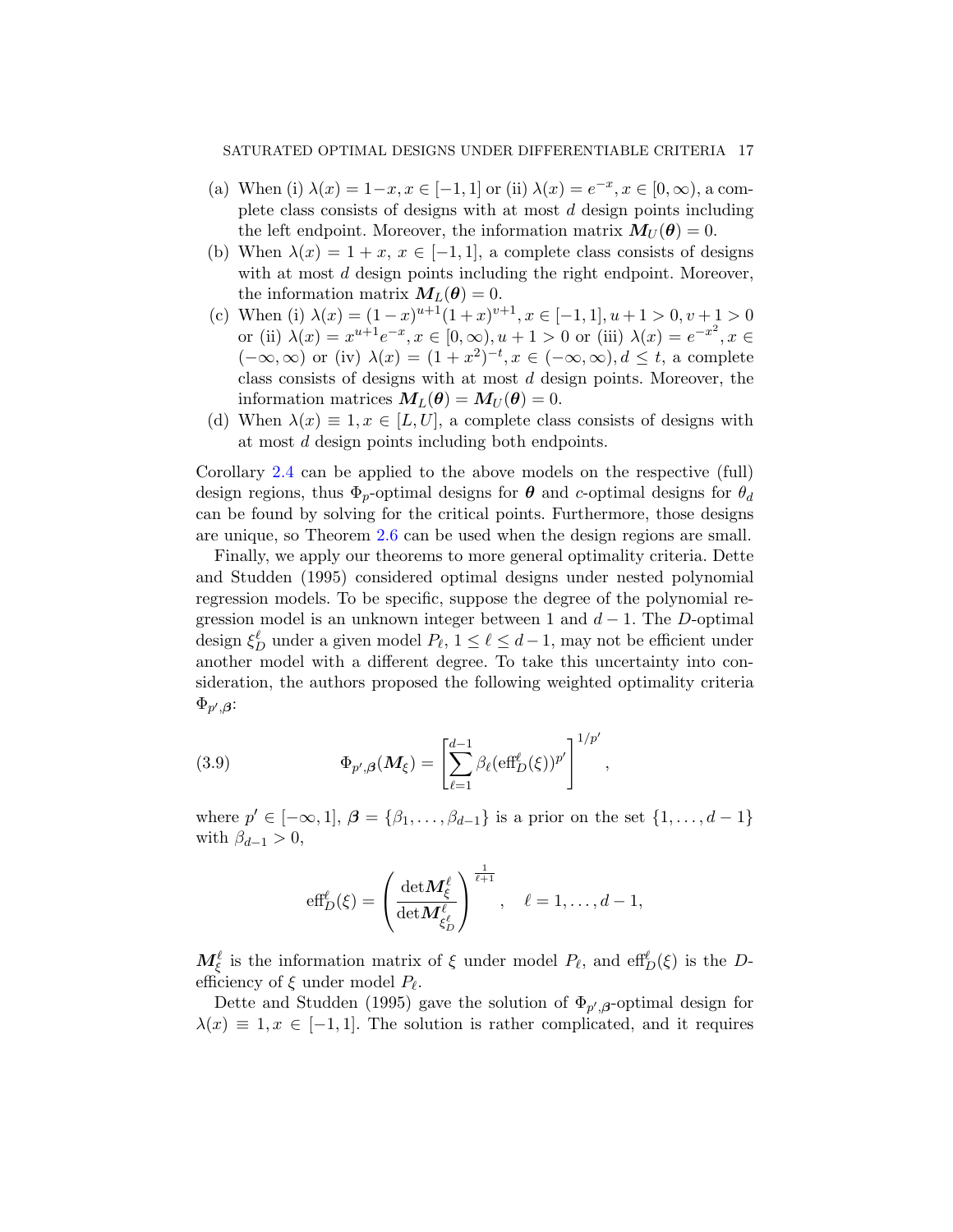knowledge of canonical moments. An alternative way is to use Theorem 2.3, and it can be applied to more general settings.

First, the *D*-efficiency in the definition of  $\Phi_{p',\beta}$  can be generalized to any  $\Phi_p$ -efficiency,  $p \in (-\infty, 1]$  (e.g., *A*-efficiency when  $p = -1$ ), and we denote the resulting optimality criteria as  $\Phi_{p,p',\beta}$ . Second, the efficiency function *λ*(*x*) can be generalized to any function in cases (a)*∼*(d) in this subsection, where x belongs to the respective (full) design regions.

Under this general setting,  $\Phi_{p,p',\beta}$  always satisfies Assumption A about optimality criteria in Section 2 [see Pukelsheim (1993), p. 285]. Moreover, while this optimality criterion is defined on a mixture of different models, these models are nested within the largest model *Pd−*1, thus our complete class result for  $P_{d-1}$  can be applied to  $\Phi_{p,p',\beta}$ . Finally, to use Theorem 2.3, any  $\Phi_{p,p',\beta}$ -optimal design must have at least *d* support points. This requirement is reasonable since otherwise the optimal design will not be able to estimate the model *Pd−*1, which may be the true model. To meet the requirement, it is sufficient to restrict ourselves to  $p, p' \in (-\infty, 0]$ , since any singular matrix will result in  $\Phi_{p,p',\beta}$  to be 0. So by Theorem 2.3,  $\Phi_{p,p',\beta}$ optimal designs for models in cases (a)*∼*(d) of this subsection can be found by solving for the critical points. Some examples are given in Table 6 for the case  $\lambda(x) = 1 - x^2, x \in [-1, 1], p = -1$  (i.e., for *A*-efficiency in (3.9)),  $d = 4$ and  $\beta$  a uniform prior.

TABLE 6 Φ*p,p′ ,β-optimal designs for polynomial regression models*

| $(x_1, x_2, x_3, x_4)$                | $(\omega_1, \omega_2, \omega_3, \omega_4)$ | $(\text{eff}^{1}_{A}(\xi), \text{eff}^{2}_{A}(\xi), \text{eff}^{3}_{A}(\xi))$ |
|---------------------------------------|--------------------------------------------|-------------------------------------------------------------------------------|
| $(-0.860, -0.346, 0.346, 0.860)$      | (0.263, 0.237, 0.237, 0.263)               | (0.692, 0.745, 0.902)                                                         |
| $-1$ $(-0.854, -0.343, 0.343, 0.854)$ | (0.268, 0.232, 0.232, 0.268)               | (0.701, 0.753, 0.879)                                                         |
| $(-0.846, -0.339, 0.339, 0.846)$      | (0.273, 0.227, 0.227, 0.273)               | (0.714, 0.759, 0.846)                                                         |

In addition,  $\Phi_{p,p',\beta}$ -optimality is strictly isotonic and strictly concave on PD(*d*) since  $\beta_{d-1} > 0$  and the  $\Phi_p$ -efficiency under model  $P_{d-1}$  is strictly isotonic and strictly concave on PD(*d*) for  $p \in (-\infty, 0]$ . Hence by Theorem 2.5, the optimal designs are unique. However, for smaller design regions, the optimality criterion  $\Phi_{p,p',\beta}$  changes as the design region changes. For example, when  $p = 0$ , the design  $\xi_D^{\ell}$  changes when the design region changes, which causes  $\Phi_{p,p',\beta}$  to change. So the optimal design on the full design region cannot be used to obtain the optimal design on a smaller region as we did in Theorem 2.6.

**4. Computational advantages.** Although it is not the main motivation, our method does provide computational advantages over other algorithms, as Newton's algorithm is well studied, easy to program and fast.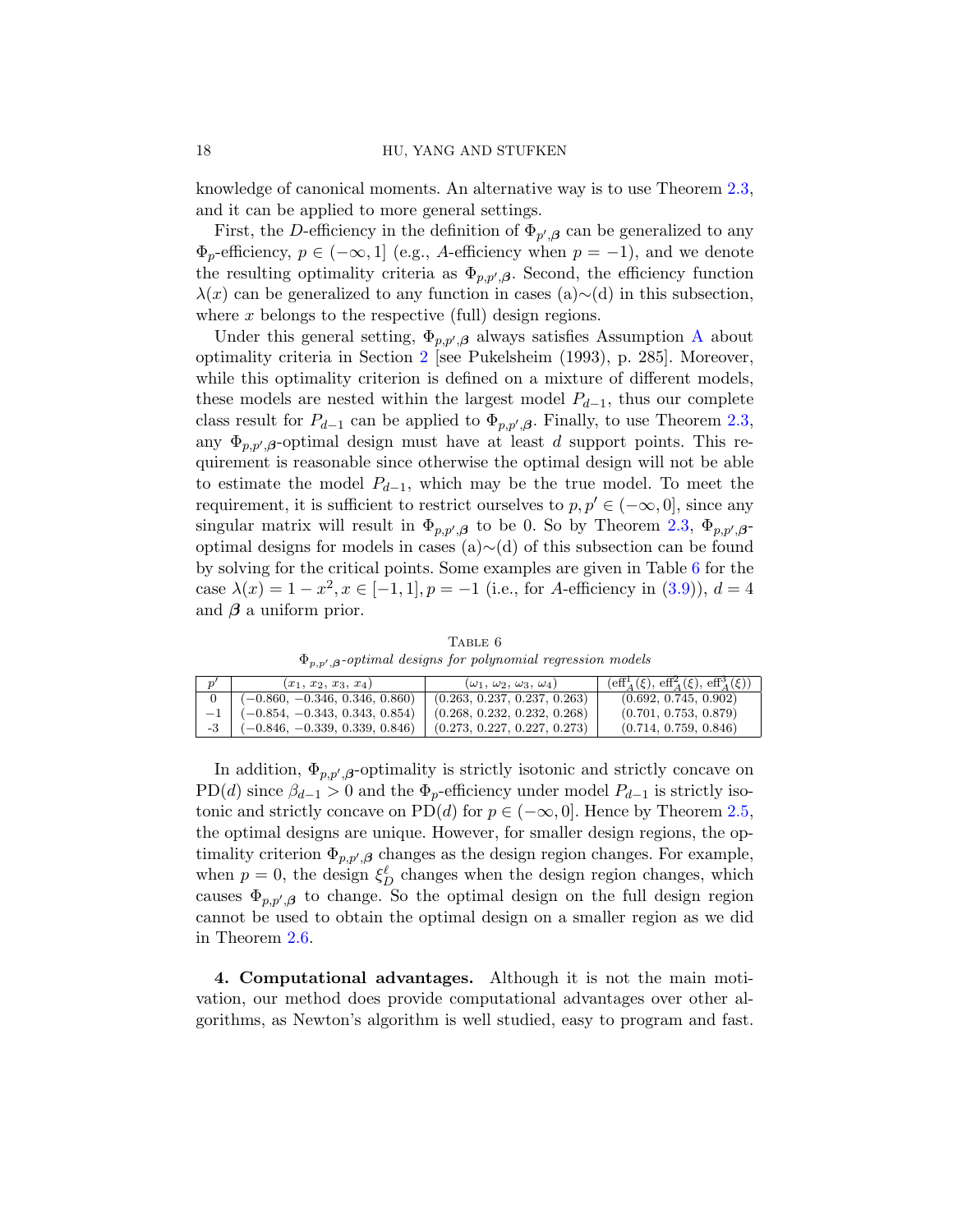For comparison, we choose the optimal weight exchange algorithm (OWEA) proposed in Yang, Biedermann and Tang (2013), which is among the most general and fastest algorithms.

OWEA algorithm starts with an initial design on a grid of the design space, then iterates between optimizing the weights for the current set of support points and adding a new grid point to the current support points, until the condition for optimality in general equivalence theorem is satisfied. The computing time increases as the grid size *κ* becomes larger. So to reduce the computing time, the authors proposed a modified algorithm. The modified algorithm starts with a coarse grid and finds the optimal design on the coarse grid. Based on that, the grid near the support points of the optimal design is refined and a more accurate optimal design is found on the finer grid. We refer to their original and modified algorithm as OWEA I and OWEA II, respectively. All algorithms are coded using SAS IML and run on a Dell Desktop (2.5GHz and 4Gb RAM). Comparisons are made for different grid sizes, different models, and under both *A*- and *D*-optimality criterion.

First, we consider the LINEXP model given in (2.2). The parameters are set to be  $\boldsymbol{\theta} = (1, 0.5, -1, 1)^T$ , and the design space is [0, 1]. Three different grid sizes,  $\kappa = 100, 1000$  and 10000, are used for OWEA I and II; and for OWEA II, the initial coarse grid sizes are chosen to be 10, 100, and 100 respectively. The computing times are shown in Table 7. Note the grid size  $\kappa$  is irrelevant for the speed of Newton's algorithm.

|                |                                                       | A-optimal |      | $D$ -optimal   |                 |                  |
|----------------|-------------------------------------------------------|-----------|------|----------------|-----------------|------------------|
|                | $\kappa = 100$<br>$\kappa = 10000$<br>$\kappa = 1000$ |           |      | $\kappa = 100$ | $\kappa = 1000$ | $\kappa = 10000$ |
| Newton's       | 0.08                                                  | 0.08      | 0.08 | 0.08           | 0.08            | 0.08             |
| <b>OWEA I</b>  | 0.19                                                  | 0.22      | 0.63 | 0.24           | 0.37            | 1.28             |
| <b>OWEA II</b> | 0.17                                                  | 0.18      | 0.21 | 0.20           | 0.23            | 0.29             |

TABLE 7 *Computation time (seconds) for A- and D-optimal designs for the LINEXP model*

From Table 7, we can see all three algorithms are very efficient in finding optimal designs. Newton's algorithm is at least twice as fast as the other two algorithms. The speed gain is more prominent when comparing to OWEA I, especially when the grid size  $\kappa$  is large.

Second, we consider a polynomial regression model given in  $(3.8)$  with  $d = 6$  and  $\lambda(x) = 1 - x^2, x \in [-1, 1]$ . It has more parameters than the previous example so finding optimal designs takes longer. The results are shown in Table 8, with a similar conclusion as in the previous example.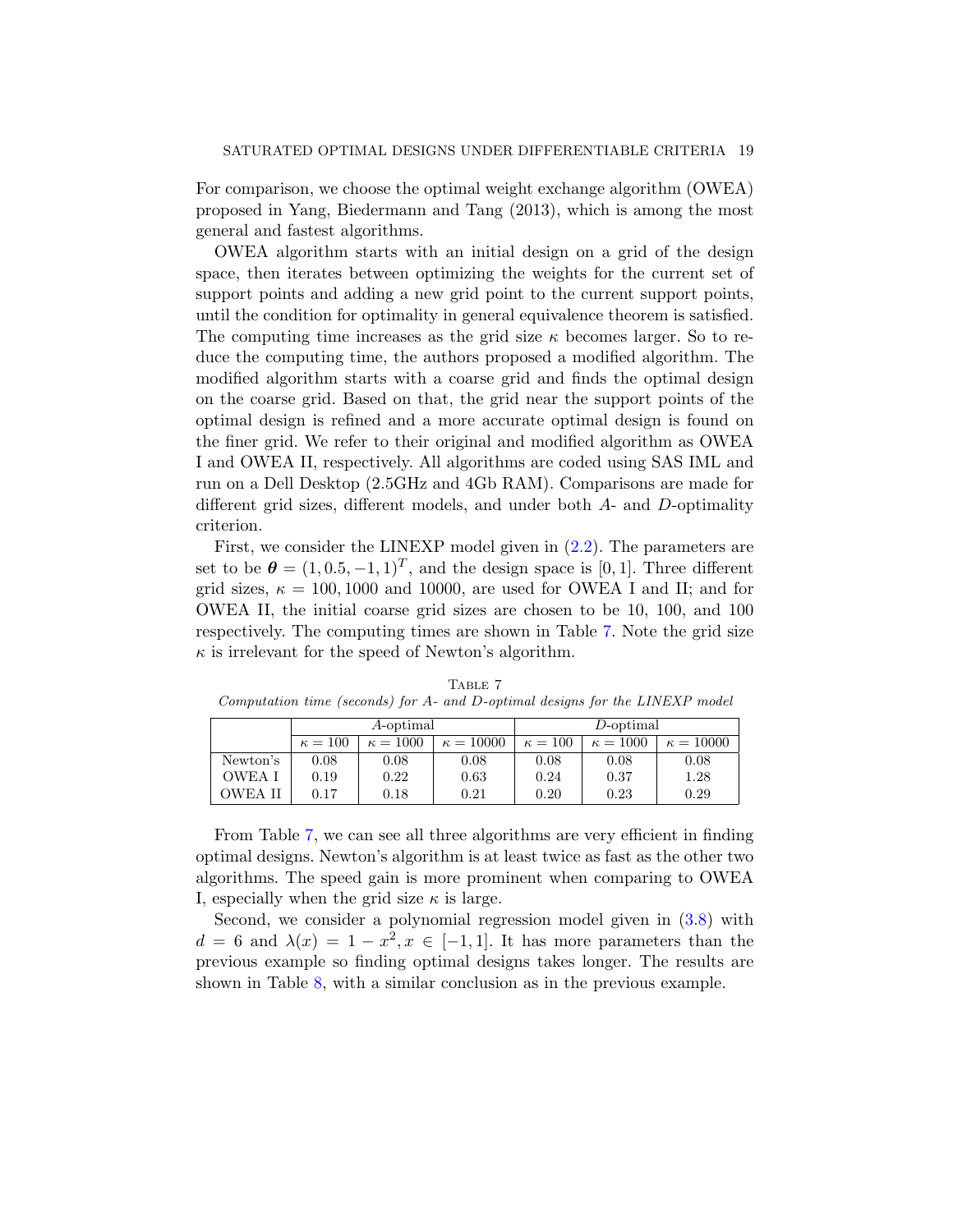| \ RLE |  |
|-------|--|
|-------|--|

*Computation time (seconds) for A- and D-optimal designs for polynomial regression model*

|               | A-optimal      |                 |                  | D-optimal      |                 |                  |
|---------------|----------------|-----------------|------------------|----------------|-----------------|------------------|
|               | $\kappa = 100$ | $\kappa = 1000$ | $\kappa = 10000$ | $\kappa = 100$ | $\kappa = 1000$ | $\kappa = 10000$ |
| Newton's      | 0.17           | 0.17            | 0.17             | 0.14           | 0.14            | 0.14             |
| <b>OWEA I</b> | 0.33           | 0.61            | 3.49             | 0.48           | 1.09            | 4.83             |
| OWEA          | 0.34           | 0.48            | 0.89             | 0.44           | 0.72            | 1.35             |

**5. Discussion.** In this paper, we present a general theory for finding saturated optimal designs based on the complete class results in Yang and Stufken (2012) as well as Dette and Schorning (2013). While we focus on locally optimal designs, Theorem 2.2 also applies in a multi-stage design setting, and we have constructed optimal two-stage designs for the Michaelis-Menten model using this approach. However, unlike in the locally optimal design case, we cannot guarantee the existence of a feasible critical point in the multi-stage design context, so there is no guarantee this approach always works in that case.

For *E*-optimality, as long as the smallest eigenvalue of the information matrix  $M_{\xi_E^*}$  has multiplicity 1, where  $\xi_E^*$  is the *E*-optimal design, we have that  $\Phi_{-\infty}$  is smooth in a neighborhood of  $M_{\xi_E^*}$ , and *E*-optimal designs can still be found by solving for the critical points. For nonlinear models, we find the smallest eigenvalue of  $M_{\xi_E^*}$  often does have multiplicity 1, but we usually don't know this ahead of time. On the other hand, we can approach *E*optimal designs using  $\Phi_p$ -optimal designs as  $|p| \to \infty$ . We can show whenever  $|p| \geq -\log d/\log 0.95$ , the  $\Phi_p$ -optimal design has at least 95% *E*-efficiency. This is not a tight bound; in practice, we find a much smaller *|p|* is enough.

We now point out models that cannot be accommodated. First, this occurs when the complete class given by Theorem 2.1 is not small enough. For example, in Dette et al. (2010), *D*-optimal designs for a nonlinear model with mean  $\eta(x,\theta) = \theta_1 + \theta_2 \exp(x/\theta_3), x \in [L, U]$  are found to be 3-point designs with both endpoints, whereas a complete class consists of designs with at most 3 design points including only the upper endpoint as a fixed design point [Yang (2010), Theorem 3]. So the *D*-optimal designs are actually on the boundary of the *Z*-space, hence no feasible critical points can be found, and the approach fails.

Second, the method fails when the model contains multiple covariates. In general, theoretical results are very hard to obtain for multi-covariate models, and only a couple of papers have provided some theoretical guidance. Specific to our approach, complete class results similar to Theorem 2.1 are not available. The reason is that complete class results are built upon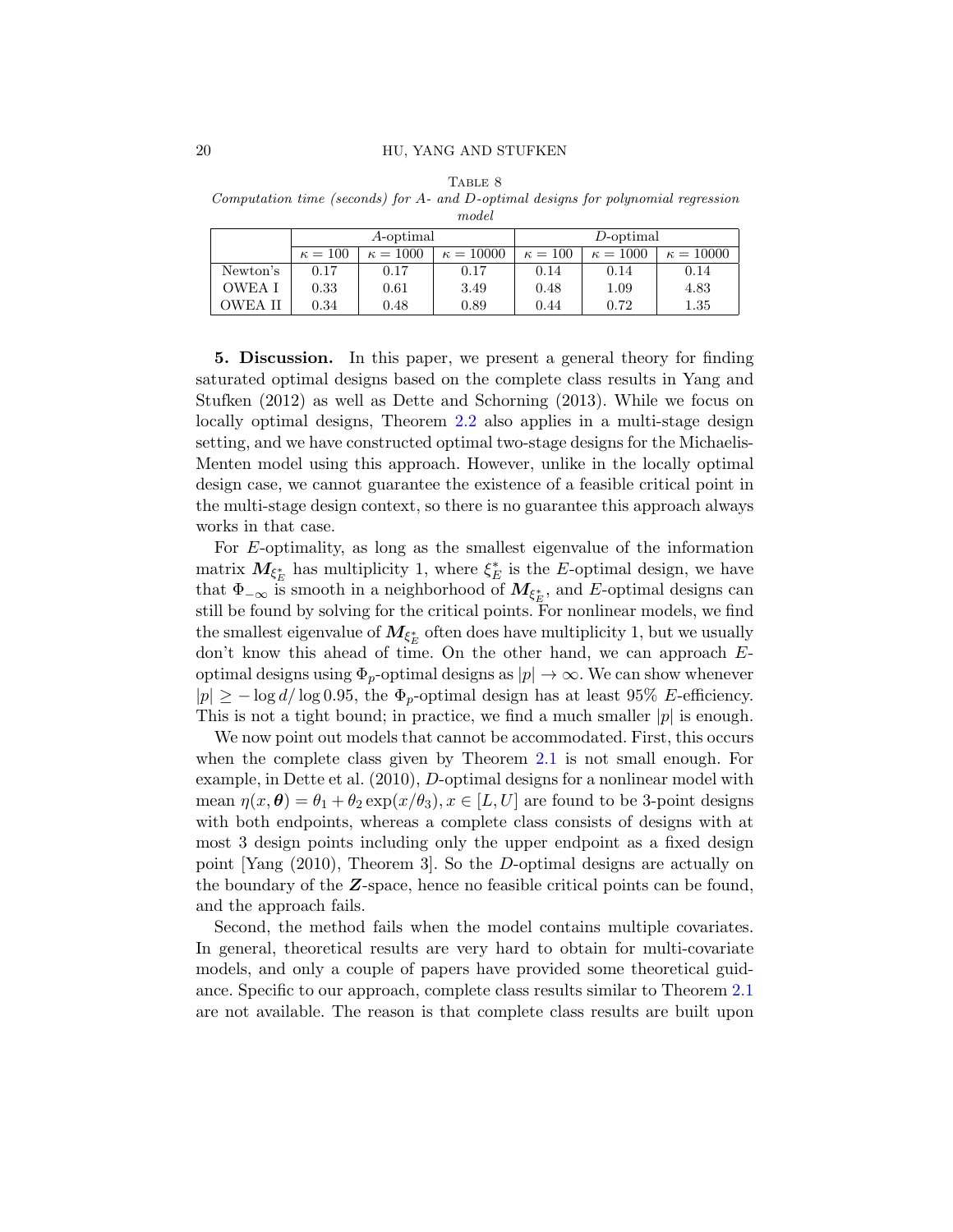Chebyshev systems. However, there is no satisfactory multidimensional generalization of the Chebyshev system yet. While Yang, Zhang and Huang (2011) gave complete class results for logistic and probit models with multiple covariates, the complete classes are not derived using multidimensional Chebyshev systems, and they are not small enough for our method to be applied.

# APPENDIX A: PROOFS

We will prove Theorem 2.2 and Theorem 2.5. Before proving Theorem 2.2, we first provide a lemma. This lemma is easier stated in terms of *c*, but it can be translated into *x*. Recall that Theorem 2.1 gives the form of a complete class. For any design  $\xi$ , we can find a design  $\tilde{\xi} = \{(\tilde{c}_j, \tilde{\omega}_j)\}_{j=1}^m$  in the complete class that is non-inferior  $(M_{\tilde{\xi}} \geq M_{\xi})$ .

In particular, for  $\xi$  specified in Lemma A.1, let  $\Psi_0(c) \equiv 1$ , a design  $\tilde{\xi}$  can be found by solving the following nonlinear equation system [see Yang and Stufken (2012) and Dette and Schorning (2013)]:

(A.1) 
$$
\sum_{i} \omega_i \Psi_{\ell}(c_i) = \sum_{j} \tilde{\omega}_j \Psi_{\ell}(\tilde{c}_j), \quad \ell = 0, 1, \dots, k-1
$$

where  $\tilde{c}_1$  and  $\tilde{c}_m$  may be fixed to be boundary points (see Lemma A.1). Multiply both sides of  $(A.1)$  by a positive constant, the equation system still holds, so we can remove the constraint of  $\sum_i w_i = 1$  for  $\xi$  and allow  $\sum_{i} w_i$  to be any positive number in the following Lemma A.1; similarly for  $\widetilde{\xi}$  (but we still refer to them as designs for convenience). Let  $\mathbf{X} = (\mathbf{c}^T, \mathbf{\omega}^T)^T$ be the vector of all  $c_i$ 's and  $\omega_i$ 's in  $\xi$ . Let  $S_1$  and  $S_2$  be the sets of all possible vectors *X* corresponding to designs in cases (1a)*∼*(1d) and (2) of Lemma A.1, respectively. Further let *Y* be the vector of all  $\tilde{c}_j$ 's except those fixed as boundary points (if any) and all  $\tilde{\omega}_i$ 's in design  $\xi$  given in the following Lemma A.1. We will define function  $H, H(X) = Y$ , where  $X \in S = S_1 \bigcup S_2$ , and show this function is smooth on *S* under certain conditions.

Lemma A.1. *Suppose one of the conditions in Theorem 2.1 holds.*

(1a) If 
$$
k = 2m - 1
$$
 and  $F(c) < 0$ , then for any design  $\xi = \{(c_i, \omega_i)\}_{i=1}^m$ ,  $A < c_1 < \ldots < c_m \leq B$ ,  $\omega_i > 0$  for  $i \geq 1$ , there exists a non-inferior design  $\tilde{\xi} = \{(\tilde{c}_j, \tilde{\omega}_j)\}_{j=1}^m$ , where  $\tilde{c}_1 = A, \tilde{\omega}_j > 0$  for  $j \geq 1$ , that solves  $(A.1)$ .

*(1b) If*  $k = 2m - 1$  *and*  $F(c) > 0$ *, then for any design*  $\xi = \{(c_i, \omega_i)\}_{i=1}^m$ ,  $A \leq$  $c_1 < \ldots < c_m < B, \omega_i > 0$  for  $i \geq 1$ , there exists a non-inferior design  $\tilde{\xi} = \{(\tilde{c}_j, \tilde{\omega}_j)\}_{j=1}^m$ , where  $\tilde{c}_m = B, \tilde{\omega}_j > 0$  for  $j \ge 1$ , that solves  $(A.1)$ .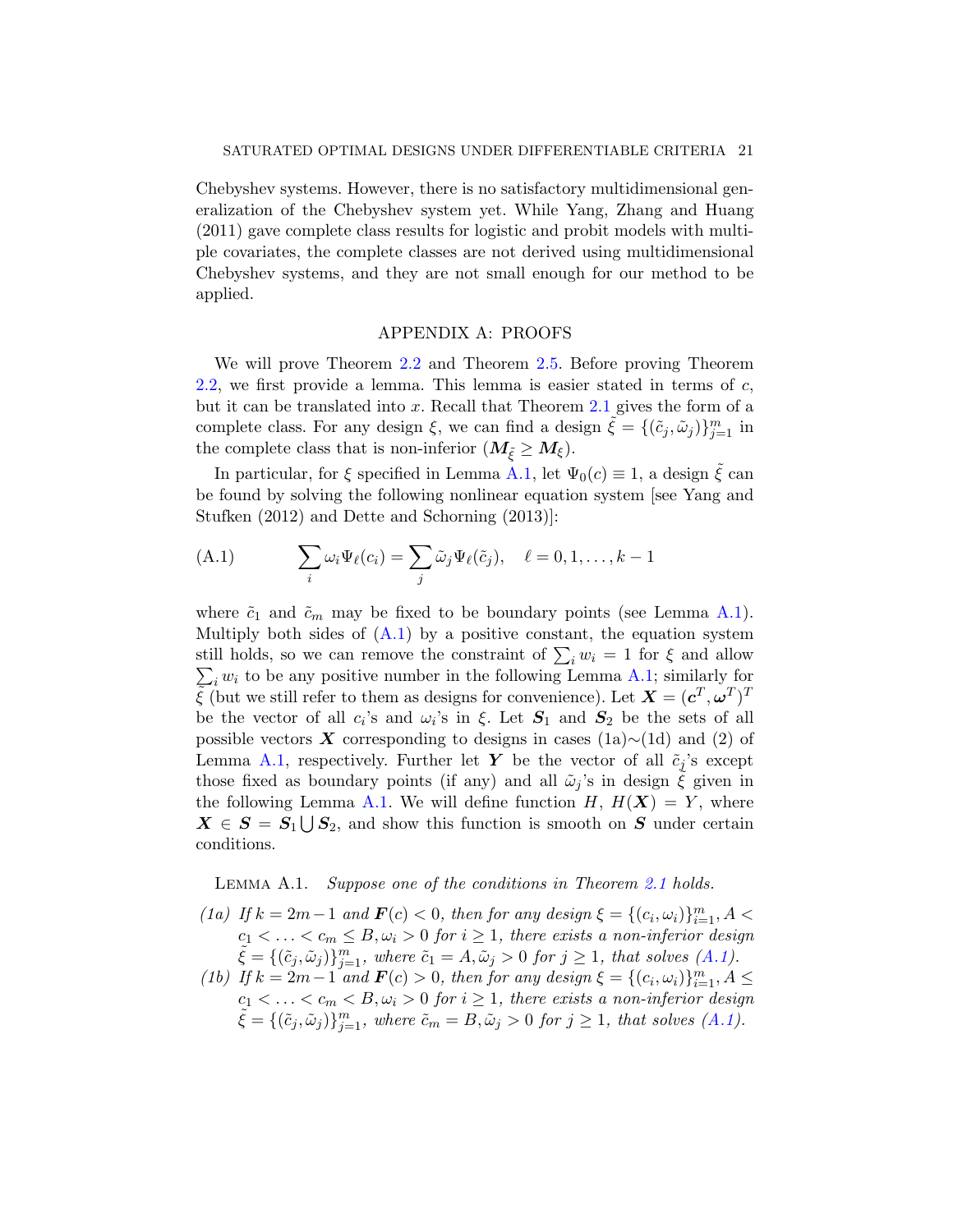#### 22 **HU, YANG AND STUFKEN**

- *(1c) If*  $k = 2m$  *and*  $\mathbf{F}(c) < 0$ , *then for any design*  $\xi = \{(c_i, \omega_i)\}_{i=1}^{m+1}, A \leq$  $c_1 < \ldots < c_{m+1} \leq B, \omega_i > 0$  *for*  $i \geq 1$ *, there exists a non-inferior*  $design\ \tilde{\xi} = \{(\tilde{c}_j, \tilde{\omega}_j)\}_{j=1}^m$ , where  $\tilde{\omega}_j > 0$  for  $j \geq 1$ , that solves  $(A.1)$ .
- (1d) If  $k = 2m-2$  and  $F(c) > 0$ , then for any design  $\xi = \{(c_i, \omega_i)\}_{i=1}^{m-1}$ ,  $A <$  $c_1 < \ldots < c_{m-1} < B, \omega_i > 0$  for  $i \geq 1$ , there exists a non-inferior design  $\tilde{\xi} = \{(\tilde{c}_j, \tilde{\omega}_j)\}_{j=1}^m$ , where  $\tilde{c}_1 = A, \tilde{c}_m = B, \tilde{\omega}_j > 0$  for  $j \ge 1$ , that *solves (A.1).*

*Such solution is unique under each case, hence H is well defined on S*1*.*

*(2) For each case of (1a)∼(1d), let ξ be similarly defined as above except that there is exactly one 0 weight and all other weights are positive. Then rewriting*  $\xi$  *in the form of*  $\xi$  *in each corresponding case solves*  $(A.1)$  and defines *H* on  $S_2$ . Moreover, *H* is smooth on  $S = S_1 \cup S_2$ .

**PROOF OF LEMMA A.1.** We only prove for case (a), others being similar. First, let's consider (1a). From Lemma 1 in Yang (2010) [see also Dette and Schorning  $(2013)$ , Theorem 3.1, we know that a solution to  $(A.1)$  exists with  $\tilde{c}_1 = A, \tilde{\omega}_i > 0, j \geq 1$ . Moreover,  $\boldsymbol{F}(c) < 0$  implies that  $\{\Psi_0, \Psi_1, \dots, \Psi_{2m-2}\}\$ is a Chebyshev system [see Yang and Stufken (2012), Proposition 4], thus such solution is unique. So  $H$  is well defined on  $S_1$ . Now we show the smoothness on *S*1.

We have  $\mathbf{X} = (c_1, \ldots, c_m, \omega_1, \ldots, \omega_m)^T$ ,  $\mathbf{Y} = (\tilde{c}_2, \ldots, \tilde{c}_m, \tilde{\omega}_1, \ldots, \tilde{\omega}_m)^T$  by definition  $(\tilde{c}_1$  is excluded in *Y* since it is fixed to be *A*). Subtract the left hand side from the right hand side in  $(A.1)$ , we get an equation system  $G(X, Y) = 0$ , where *G* is smooth. So  $Y = H(X)$  is the implicit function defined by  $G(X, Y) = 0$ . By implicit function theorem, to ensure *H* to be smooth, we only need the Jacobian matrix  $G_Y(X, Y) = \partial G(X, Y)/\partial Y$  to be nonsingular, i.e.,

$$
\begin{aligned}\n\det G_{\mathbf{Y}}(\mathbf{X}, \mathbf{Y}) \\
&= \begin{vmatrix}\n0 & \cdots & 0 & 1 & \cdots & 1 \\
\tilde{\omega}_2 \Psi_1'(\tilde{c}_2) & \cdots & \tilde{\omega}_m \Psi_1'(\tilde{c}_m) & \Psi_1(A) & \cdots & \Psi_1(\tilde{c}_m) \\
\vdots & \ddots & \vdots & \vdots & \vdots & \ddots \\
\tilde{\omega}_2 \Psi_{2m-2}'(\tilde{c}_2) & \cdots & \tilde{\omega}_m \Psi_{2m-2}'(\tilde{c}_m) & \Psi_{2m-2}(A) & \cdots & \Psi_{2m-2}(\tilde{c}_m)\n\end{vmatrix} \\
&= (\prod_{j=2}^m \tilde{w}_j) d(\tilde{c}) \neq 0,\n\end{aligned}
$$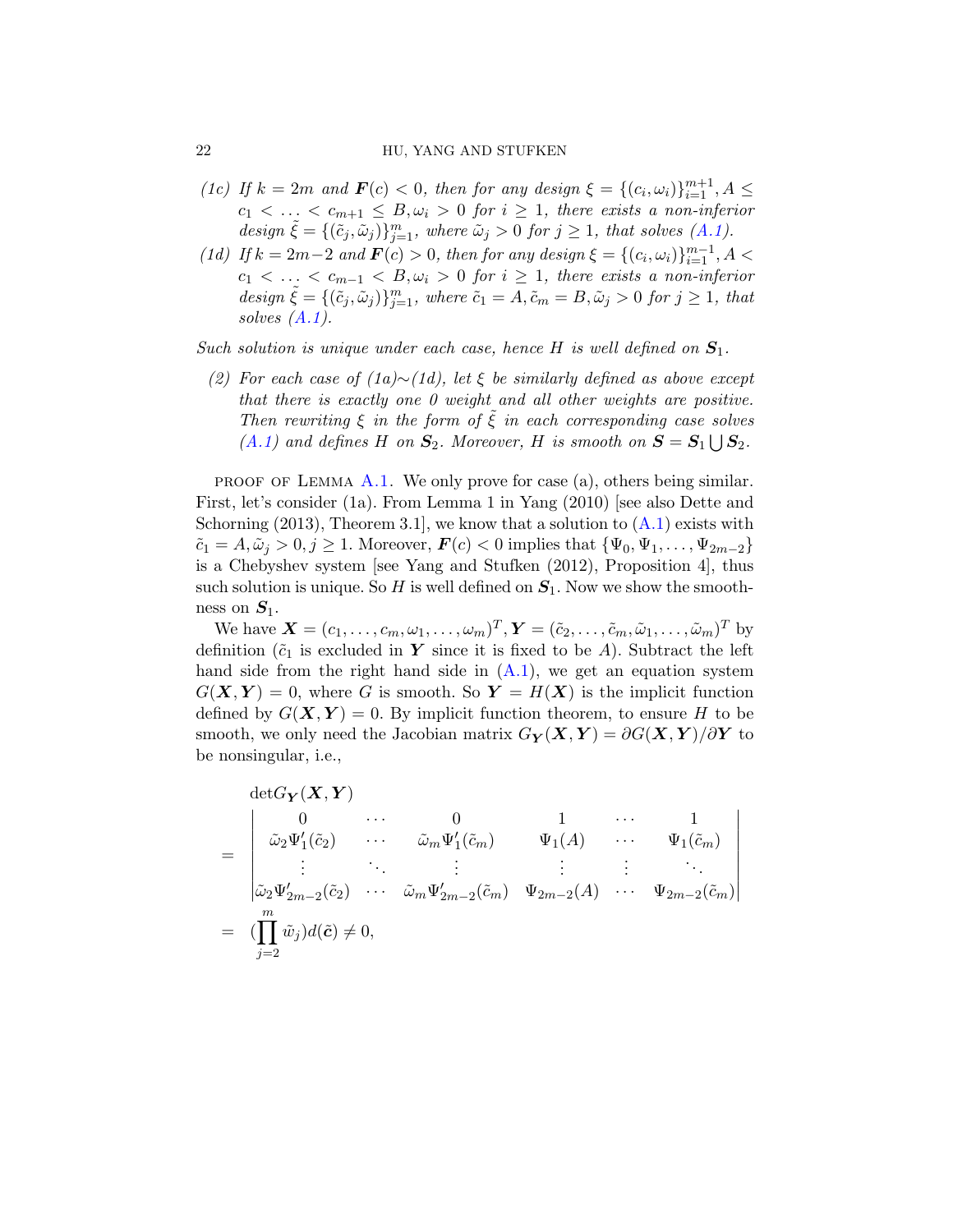where 
$$
(A.2)
$$

$$
d(\tilde{c}) = \begin{vmatrix} 1 & \cdots & 1 & 0 & \cdots & 0 \\ \Psi_1(A) & \cdots & \Psi_1(\tilde{c}_m) & \Psi'_1(\tilde{c}_2) & \cdots & \Psi'_1(\tilde{c}_m) \\ \vdots & \ddots & \vdots & \vdots & \ddots & \vdots \\ \Psi_{2m-2}(A) & \cdots & \Psi_{2m-2}(\tilde{c}_m) & \Psi'_{2m-2}(\tilde{c}_2) & \cdots & \Psi'_{2m-2}(\tilde{c}_m) \end{vmatrix}.
$$

Since  $\tilde{w}_j > 0$  for all  $1 \leq j \leq m$ , we only need to show  $d(\tilde{c}) \neq 0$ . We first do some column manipulations to the matrix in (A.2). Subtract the first column from the second to the *m*th column, then for the resulting matrix, subtract the second column from the third to the *m*th column, continue doing this until finally subtract the (*m−*1)th column from the *m*th column. Because the determinant doesn't change during this process, (A.3)

$$
d(\tilde{c}) = \begin{vmatrix} \Psi_1(\tilde{c}_2) - \Psi_1(A) & \cdots & \Psi_1(\tilde{c}_m) - \Psi_1(\tilde{c}_{m-1}) \\ \vdots & \ddots & \vdots \\ \Psi_{2m-2}(\tilde{c}_2) - \Psi_{2m-2}(A) & \cdots & \Psi_{2m-2}(\tilde{c}_m) - \Psi_{2m-2}(\tilde{c}_{m-1}) \end{vmatrix},
$$

where *D* is the  $(2m - 2) \times (m - 1)$  matrix,

$$
\boldsymbol{D} = \begin{pmatrix} \Psi_1'(\tilde{c}_2) & \cdots & \Psi_1'(\tilde{c}_m) \\ \vdots & \ddots & \vdots \\ \Psi_{2m-2}'(\tilde{c}_2) & \cdots & \Psi_{2m-2}'(\tilde{c}_m) \end{pmatrix}.
$$

Treat *A* in the first column of the matrix in  $(A.3)$  as a variable and fix everything else, then the determinant becomes a real-valued function of *A*. Using the mean value theorem, we get

$$
(A.4) \qquad \begin{aligned}\nd(\tilde{c}) &= (\tilde{c}_2 - A) \times \\
\Psi_1'(\hat{c}_1) & \Psi_1(\tilde{c}_3) - \Psi_1(\tilde{c}_2) & \cdots & \Psi_1(\tilde{c}_m) - \Psi_1(\tilde{c}_{m-1}) \\
&\vdots &\vdots \\
\Psi_{2m-2}'(\hat{c}_1) & \Psi_{2m-2}(\tilde{c}_3) - \Psi_{2m-2}(\tilde{c}_2) & \cdots & \Psi_{2m-2}(\tilde{c}_m) - \Psi_{2m-2}(\tilde{c}_{m-1}) & D\n\end{aligned}
$$

where  $A < \hat{c}_1 < \tilde{c}_2$ . Let  $\varepsilon = \text{sign } d(\tilde{c})$  be the sign of  $d(\tilde{c})$ , treat  $\tilde{c}_2$  in the second column of the matrix in  $(A.4)$  as a variable, and use the mean value theorem again to obtain

$$
\varepsilon = \text{sign} \begin{vmatrix} \Psi_1'(\hat{c}_1) & \Psi_1'(\hat{c}_2) & \cdots & \Psi_1(\tilde{c}_m) - \Psi_1(\tilde{c}_{m-1}) \\ \vdots & \vdots & \ddots & \vdots \\ \Psi_{2m-2}'(\hat{c}_1) & \Psi_{2m-2}'(\hat{c}_2) & \cdots & \Psi_{2m-2}(\tilde{c}_m) - \Psi_{2m-2}(\tilde{c}_{m-1}) \end{vmatrix},
$$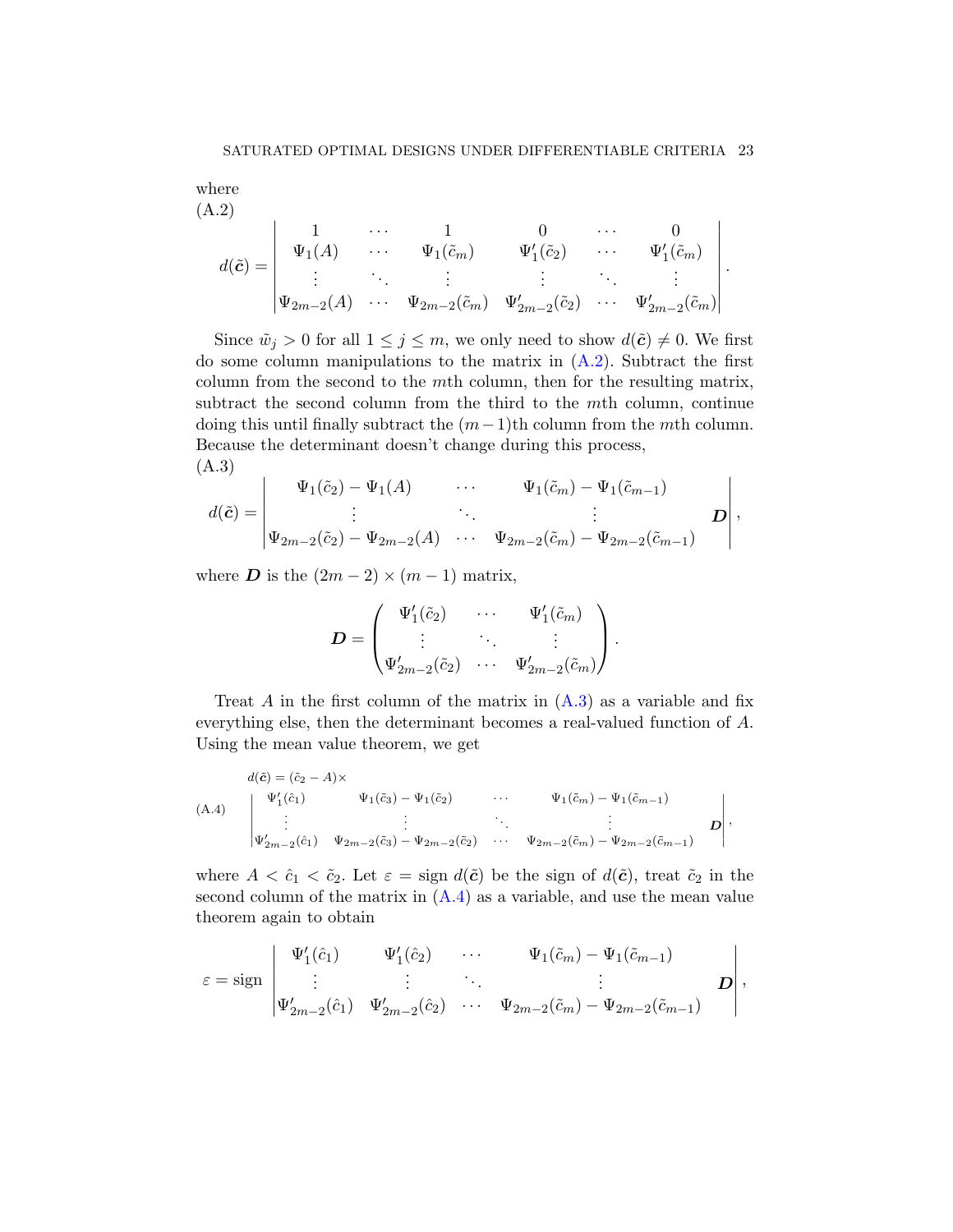where  $\tilde{c}_2 < \tilde{c}_2 < \tilde{c}_3$ . Keep on doing this, and finally get

$$
\varepsilon = \text{sign} \begin{vmatrix} \Psi_1'(\hat{c}_1) & \cdots & \Psi_1'(\hat{c}_{m-1}) & \Psi_1'(\tilde{c}_2) & \cdots & \Psi_1'(\tilde{c}_m) \\ \vdots & \ddots & \cdots & \cdots & \cdots \\ \Psi_{2m-2}'(\hat{c}_1) & \cdots & \Psi_{2m-2}'(\hat{c}_{m-1}) & \Psi_{2m-2}'(\tilde{c}_2) & \cdots & \Psi_{2m-2}'(\tilde{c}_m) \end{vmatrix},
$$

and  $A = \tilde{c}_1 < \tilde{c}_1 < \tilde{c}_2 < \tilde{c}_2 < \ldots < \tilde{c}_{m-1} < \tilde{c}_m$ . Since  $\{\Psi'_1, \ldots, \Psi'_{2m-2}\}\$  is a Chebyshev system,  $\varepsilon \neq 0$ . Hence the Jacobian matrix is invertible, and the function *H* is smooth on  $S_1$ .

Turning to case (2), without loss of generality, assume  $\omega_1 = 0, \omega_i > 0$  for  $i \geq 2$ . If we can show the function  $H(X)$  is continuous on  $S_2$  and its partial derivatives can be extended continuously to *S*2, then it can be proved that  $H(X)$  is also differentiable on  $S_2$ . So first, we prove its continuity.

To show this, for any sequence  $\mathbf{X}^n = (c_1^n, ..., c_m^n, \omega_1^n, ..., \omega_m^n)^T, n \geq 1, \omega^n >$ 0 and  $\mathbf{X}^n$  approaching  $\mathbf{X}^0 = (c_1, ..., c_m, 0, \omega_2, ..., \omega_m)^T$ , we need to show  $\bm{Y}^n = (\tilde{c}_2^n, ..., \tilde{c}_m^n, \tilde{\omega}_1^n, ..., \tilde{\omega}_m^n)^T$  approaches  $\bm{Y}^0 = (c_2, ... c_m, 0, \omega_2 ..., \omega_m)^T$ .

By definition we have

(A.5) 
$$
\sum_{i=1}^{m} \omega_i^n \Psi_{\ell}(c_i^n) = \sum_{j=1}^{m} \tilde{\omega}_j^n \Psi_{\ell}(\tilde{c}_j^n), \quad \ell = 0, ..., 2m - 2.
$$

Suppose we have  $Y_{j_1}^n$  doesn't converge to  $Y_{j_1}^0$  for some  $j_1$ , then because  $Y^n$ is a bounded sequence, there exists a subsequence  $\{n_t | t = 1, 2, ...\}$  such that *Y*<sup>*n*</sup></sup> converges to some  $\bar{Y}^0 = (\bar{c}_2, ..., \bar{c}_m, \bar{\omega}_1, ..., \bar{\omega}_m)^T$  and  $\bar{Y}_{j_1}^0 \neq \bar{Y}_{j_1}^0$ .

Now let  $n_t \to \infty$ , take the limit of  $(A.5)$  on both sides, we get:

(A.6) 
$$
\sum_{i=2}^{m} \omega_i \Psi_{\ell}(c_i) = \sum_{j=1}^{m} \bar{\omega}_j \Psi_{\ell}(\bar{c}_j), \quad \ell = 0, ..., 2m - 2.
$$

Since  ${\Psi_0, \ldots, \Psi_{2m-2}}$  is a Chebyshev system and the maximum number of different support points in  $(A.6)$  is  $2m - 1$ ,  $(A.6)$  only holds if  $\bar{\omega}_1 = 0$ ,  $\bar{\omega}_i =$  $\omega_i, \bar{c}_i = c_i$  for  $i \geq 2$ , which means  $\bar{Y}^0 = Y^0$ , leading to a contradiction.

Next, we show the partial derivatives can be extended continuously to  $S_2$ . Using the implicit function theorem, we know

$$
\frac{\partial H(\boldsymbol{X})}{\partial \boldsymbol{X}} = -G_{\boldsymbol{Y}}^{-1}(\boldsymbol{X}, H(\boldsymbol{X})) G_{\boldsymbol{X}}(\boldsymbol{X}, H(\boldsymbol{X})), \quad G_{\boldsymbol{X}}(\boldsymbol{X}, \boldsymbol{Y}) = \frac{\partial G(\boldsymbol{X}, \boldsymbol{Y})}{\partial \boldsymbol{X}},
$$

for  $X \in S_1$ . When  $X \to X^0$ ,  $H(X) \to H(X^0)$  by continuity, hence  $G_Y(X, H(X)) \rightarrow G_Y(X^0, H(X^0))$  since  $G_Y(X, Y)$  is continuous. Furthermore,  $G_Y(X^0, H(X^0))$  is nonsingular by the similar argument as previously, therefore,  $G_Y^{-1}(\mathbf{X}, H(\mathbf{X})) \to G_Y^{-1}(\mathbf{X}^0, H(\mathbf{X}^0))$ . It is easy to see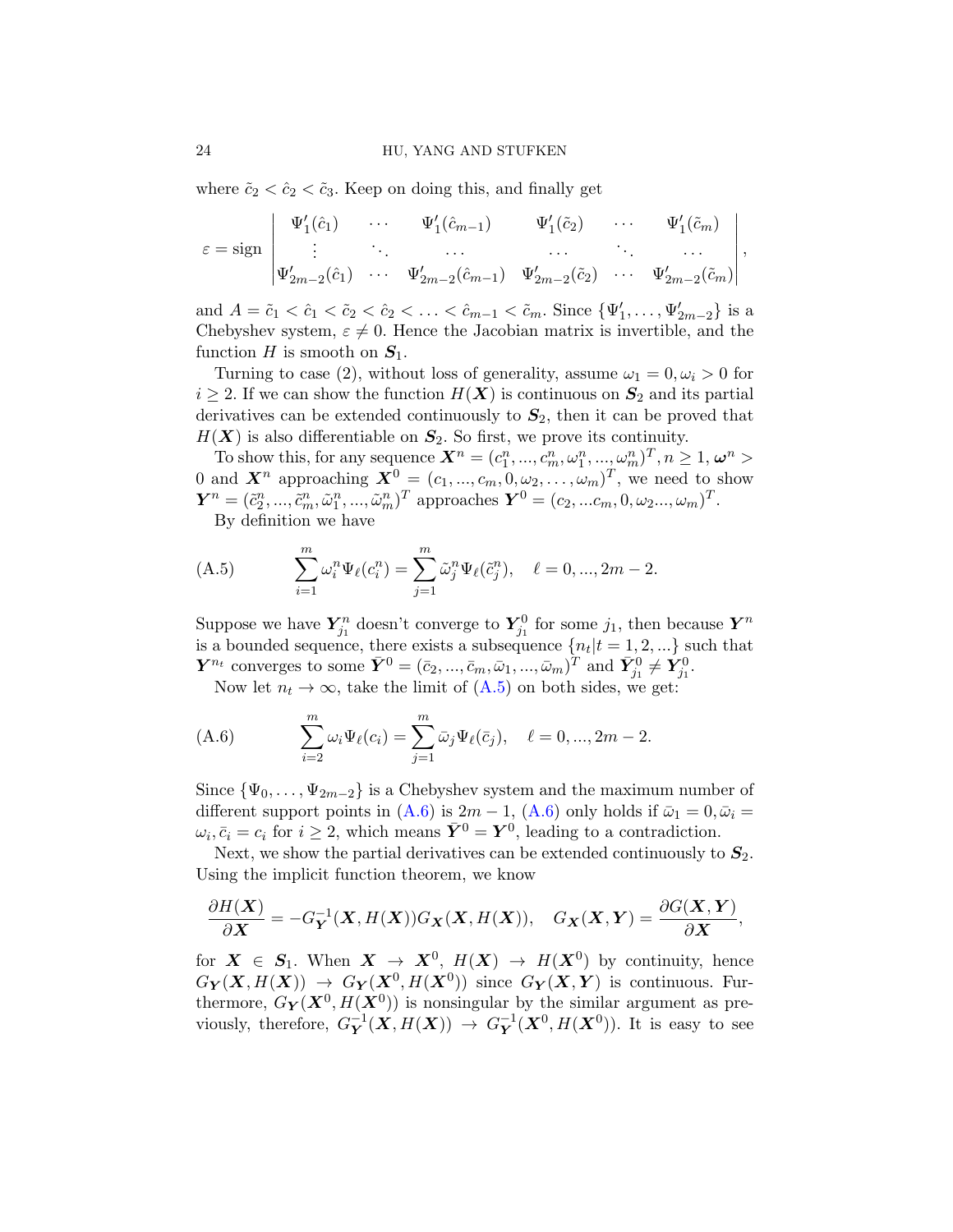$G_{\boldsymbol{X}}(\boldsymbol{X}, H(\boldsymbol{X})) \to G_{\boldsymbol{X}}(\boldsymbol{X}^0, H(\boldsymbol{X}^0))$ , therefore, the derivative  $\partial H(\boldsymbol{X})/\partial \boldsymbol{X} \to$  $-G_{\mathbf{Y}}^{-1}(\mathbf{X}^0, H(\mathbf{X}^0))G_{\mathbf{X}}(\mathbf{X}^0, H(\mathbf{X}^0))$ , i.e., the derivative can be extended continuously to  $S_2$ . So  $H(X)$  is differentiable on  $S_2$  and the partial derivatives are continuous. П

Now we are ready to prove Theorem 2.2, the proof is stated in terms of *x* to be consistent with the theorem.

**PROOF OF THEOREM 2.2.** We only prove the case where the complete class consists of designs with at most *m* points including *L*, other cases being similar. Assume the design  $\xi^c$  given by a feasible critical point is not an optimal design, and an optimal design exists as  $\xi^* = \{(L, 1 \sum_{i=2}^m \omega_i^*$ ,  $\{(x_i^*, \omega_i^*)\}_{i=2}^m$ , where  $L < x_2^* < \ldots < x_m^*$  is a strictly increasing sequence (some of the weights  $\omega_i^*$  may be 0 if the support size of  $\xi^*$  is less than *m*). We have  $\Phi(M_{\xi^*}) > \Phi(M_{\xi^c})$ . Consider the linear combination of the two designs,  $\xi_{\epsilon} = \epsilon \xi^* + (1 - \epsilon) \xi^c$ ,  $0 \le \epsilon \le 1$ , so

$$
\xi_{\epsilon} = \{ (L, 1 - (1 - \epsilon) \sum_{i=2}^{m} \omega_i^c - \epsilon \sum_{i=2}^{m} \omega_i^*), \{ (x_i^c, (1 - \epsilon) \omega_i^c) \}_{i=2}^{m}, \{ (x_i^*, \epsilon \omega_i^*) \}_{i=2}^{m} \}.
$$

By the concavity of the optimality criterion  $\Phi$ , we have

$$
\Phi(M_{\xi_{\epsilon}}) \geq (1-\epsilon)\Phi(M_{\xi^c}) + \epsilon \Phi(M_{\xi^*}).
$$

Utilizing  $(A.7)$ , we can get

(A.8) 
$$
\frac{\Phi(M_{\xi_{\epsilon}})-\Phi(M_{\xi^c})}{\epsilon}\geq \Phi(M_{\xi^*})-\Phi(M_{\xi^c})>0.
$$

Now, if we can find a series of designs with *m* support points,  $\tilde{\xi}_{\epsilon} = \{(L, 1 - \epsilon)\}$  $\sum_{i=2}^{m} \omega_{i,\epsilon}$ ,  $\{(x_{i,\epsilon}, \omega_{i,\epsilon})\}_{i=2}^{m}$ ,  $\epsilon \geq 0$  belongs to a neighborhood of 0, such that

 $1. \ \Phi(\bm{M}_{\tilde{\xi}_{\epsilon}}) \geq \Phi(\bm{M}_{\xi_{\epsilon}});$ 2.  $\mathbf{Z}_{\epsilon} = (\mathbf{x}_2, \epsilon, \mathbf{x}_i)$  depends smoothly on  $\epsilon$ , where  $\mathbf{x}_{\epsilon} = (x_{2,\epsilon}, \ldots, x_{m,\epsilon}),$  $\boldsymbol{\omega}_{\epsilon}=(\omega_{2,\epsilon},\ldots,\omega_{m,\epsilon});$ 3.  $\mathbf{Z}_0 = \mathbf{Z}^c = (\mathbf{x}^c, \boldsymbol{\omega}^c), \text{ thus } \tilde{\xi}_0 = \xi^c.$ 

Then, applying  $(A.8)$  to get

$$
\frac{\Phi(M_{\tilde{\xi}_{\epsilon}})-\Phi(M_{\tilde{\xi}_0})}{\epsilon}\geq \frac{\Phi(M_{\xi_{\epsilon}})-\Phi(M_{\xi^c})}{\epsilon}\geq \Phi(M_{\xi^*})-\Phi(M_{\xi^c})>0.
$$

Because  $\tilde{\xi}_{\epsilon}$  has  $m \geq d$  support points,  $M_{\tilde{\xi}_{\epsilon}}$  must belong to PD(*d*). By our smoothness assumption of  $\Phi$ ,  $\Phi(M_{\tilde{\xi}_{\epsilon}})$  is a smooth function of  $\epsilon$ . Take the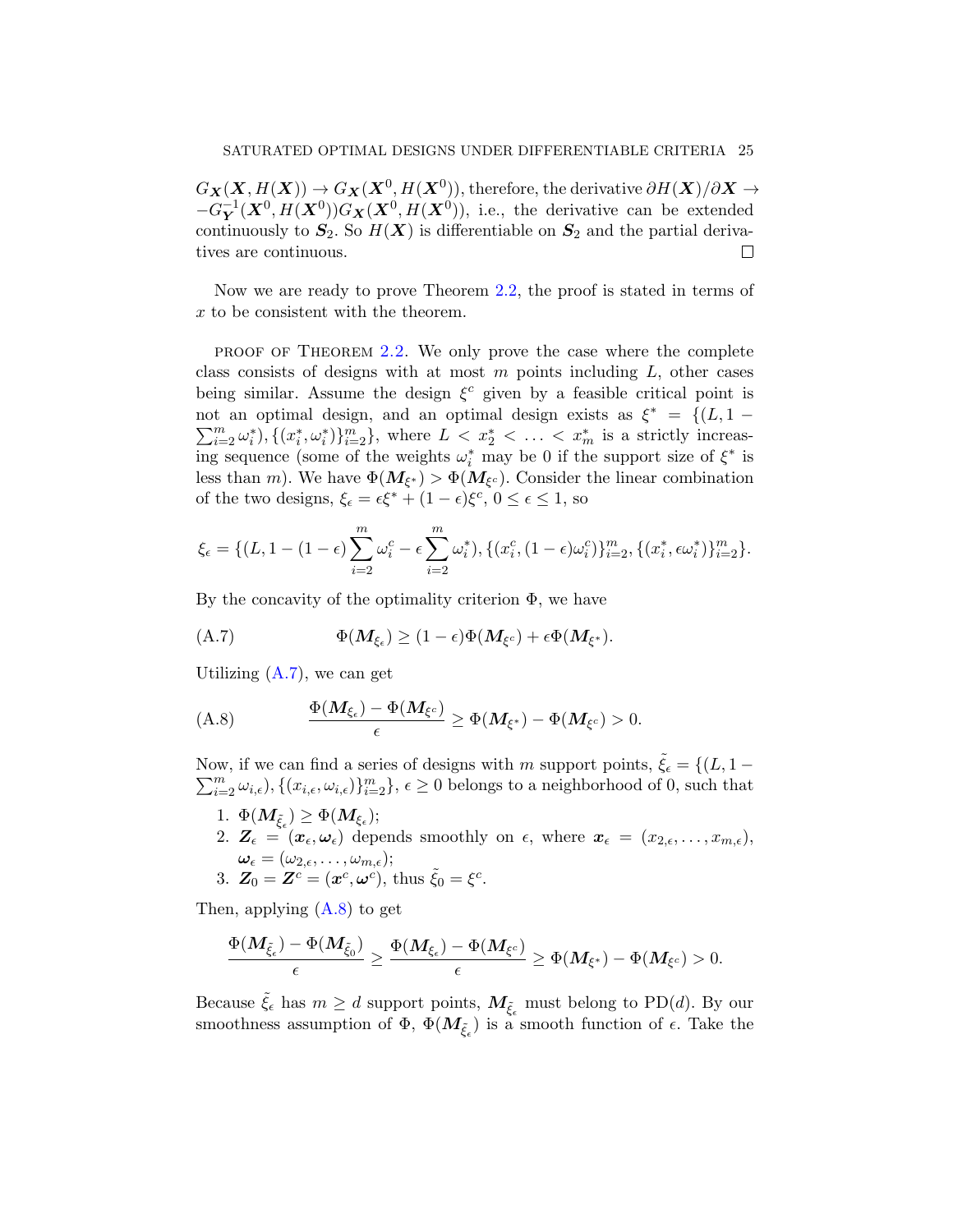limit as  $\epsilon \to 0$ , it gives

(A.9) 
$$
\frac{\partial \Phi(M_{\tilde{\xi}_{\epsilon}})}{\partial \epsilon}\Big|_{\epsilon=0} > 0.
$$

On the other hand, by our definition,  $\Phi(M_{\tilde{\xi}_{\epsilon}}) = \tilde{\Phi}(\mathbf{Z}_{\epsilon})$ . Applying the chain rule and using the fact that  $Z_0 = Z^c$  is a critical point of  $\tilde{\Phi}(Z)$ , we can get

$$
\left.\frac{\partial\Phi(\pmb{M}_{\tilde{\pmb{\xi}}_\epsilon})}{\partial\epsilon}\right|_{\epsilon=0}=\left.\frac{\partial\tilde{\Phi}(\pmb{Z}_\epsilon)}{\partial\epsilon}\right|_{\epsilon=0}=\left.\frac{\partial\tilde{\Phi}(\pmb{Z})}{\partial\pmb{Z}}\right|_{\pmb{Z}=\pmb{Z}_0}\left.\frac{\partial\pmb{Z}_\epsilon}{\partial\epsilon}\right|_{\epsilon=0}=0.
$$

This contradicts with  $(A.9)$ . Hence  $\xi^c$  must be an optimal design.

To find such designs ˜*ξϵ*, first, if the design *ξ ∗* doesn't have new design points other than those in  $\xi^c$ , i.e.,  $\forall 2 \leq i \leq m$ , we have either  $\omega_i^* = 0$  or  $x_i^* \in \mathbf{x}^c$ , then the design  $\xi_{\epsilon}$  is itself a design with *m* support points, we can simply let  $\tilde{\xi}_{\epsilon} = \xi_{\epsilon}$ , and conditions  $1 \sim 3$  are satisfied.

Otherwise, suppose we have  $r > 0$  new design points  $x_{i_1}^*, \ldots, x_{i_r}^*$  introduced by  $\xi^*$ , with  $\omega^*_{i_k} > 0, k = 1, ..., r$ . Let  $\delta_{ii'} = 1$  if  $x_i^c = x_{i'}^*$  and 0 otherwise. Rewrite the design *ξ<sup>ϵ</sup>* as

$$
\xi_{\epsilon} = \{ (L, 1 - (1 - \epsilon) \sum_{i=2}^{m} \omega_{i}^{c} - \epsilon \sum_{i=2}^{m} \omega_{i}^{*}), \{ (x_{i}^{c}, (1 - \epsilon) \omega_{i}^{c} + \epsilon \sum_{i'=1}^{m} \omega_{i'}^{*} \delta_{ii'}) \}_{i=2}^{m} \}
$$
\n
$$
\cup \{ (x_{i_{k}}^{*}, \epsilon \omega_{i_{k}}^{*}) \}_{k=1}^{r} \}
$$
\n
$$
= \{ (L, \omega_{1,\epsilon}^{(0)}), \{ (x_{i,\epsilon}^{(0)}, \omega_{i,\epsilon}^{(0)}) \}_{i=2}^{m} \} \cup \{ (x_{i_{k}}^{*}, \epsilon \omega_{i_{k}}^{*}) \}_{k=1}^{r},
$$

where the second equation simply renames the design points and design weights. It is easy to verify that conditions 2  $\sim$  3 are satisfied for  $\mathbf{Z}_{\epsilon}^{(0)} =$  $(\boldsymbol{x}_{\epsilon}^{(0)},\boldsymbol{\omega}_{\epsilon}^{(0)})=(x_{2,\epsilon}^{(0)},\ldots,x_{m,\epsilon}^{(0)},\omega_{2,\epsilon}^{(0)},\ldots,\omega_{m,\epsilon}^{(0)}).$ 

To find the desired *m*-point design  $\xi_{\epsilon}$ , we need to reduce the number of design points in a "smooth" way. We reduce one point at a time. First consider the design  $\{(x_{i,\epsilon}^{(0)}, \omega_{i,\epsilon}^{(0)})\}_{i=2}^m \cup \{(x_{i_1}^*, \epsilon \omega_{i_1}^*)\}$ , all the weights are positive when  $0 < \epsilon < 1$ , and when  $\epsilon = 0$ , only one weight is 0. So applying Lemma A.1 to this design we can get a new design  $\{(L, \omega_{1,\epsilon}^{(1)}), \{(x_{i,\epsilon}^{(1)}, \omega_{i,\epsilon}^{(1)})\}_{i=2}^m\}$  that is non-inferior, and conditions  $2 \sim 3$  are satisfied for  $\mathbf{Z}_{\epsilon}^{(1)} = (\mathbf{x}_{\epsilon}^{(1)}, \boldsymbol{\omega}_{\epsilon}^{(1)})$ , where  $\omega_{\epsilon}^{(1)} > 0$  for  $0 \leq \epsilon < 1$ .

Next, we add point  $x_{i_2}^*$  to  $\{(x_{i,\epsilon}^{(1)}, \omega_{i,\epsilon}^{(1)})\}_{i=2}^m$  (we can always assume  $x_{i_2}^*$ is a new point to  $x_{\epsilon}^{(1)}$  by taking  $\epsilon$  small enough). Again, all the weights are positive when  $\epsilon > 0$ , and when  $\epsilon = 0$ , only one weight is 0. Use the same method to reduce one design point again. Keep on doing this until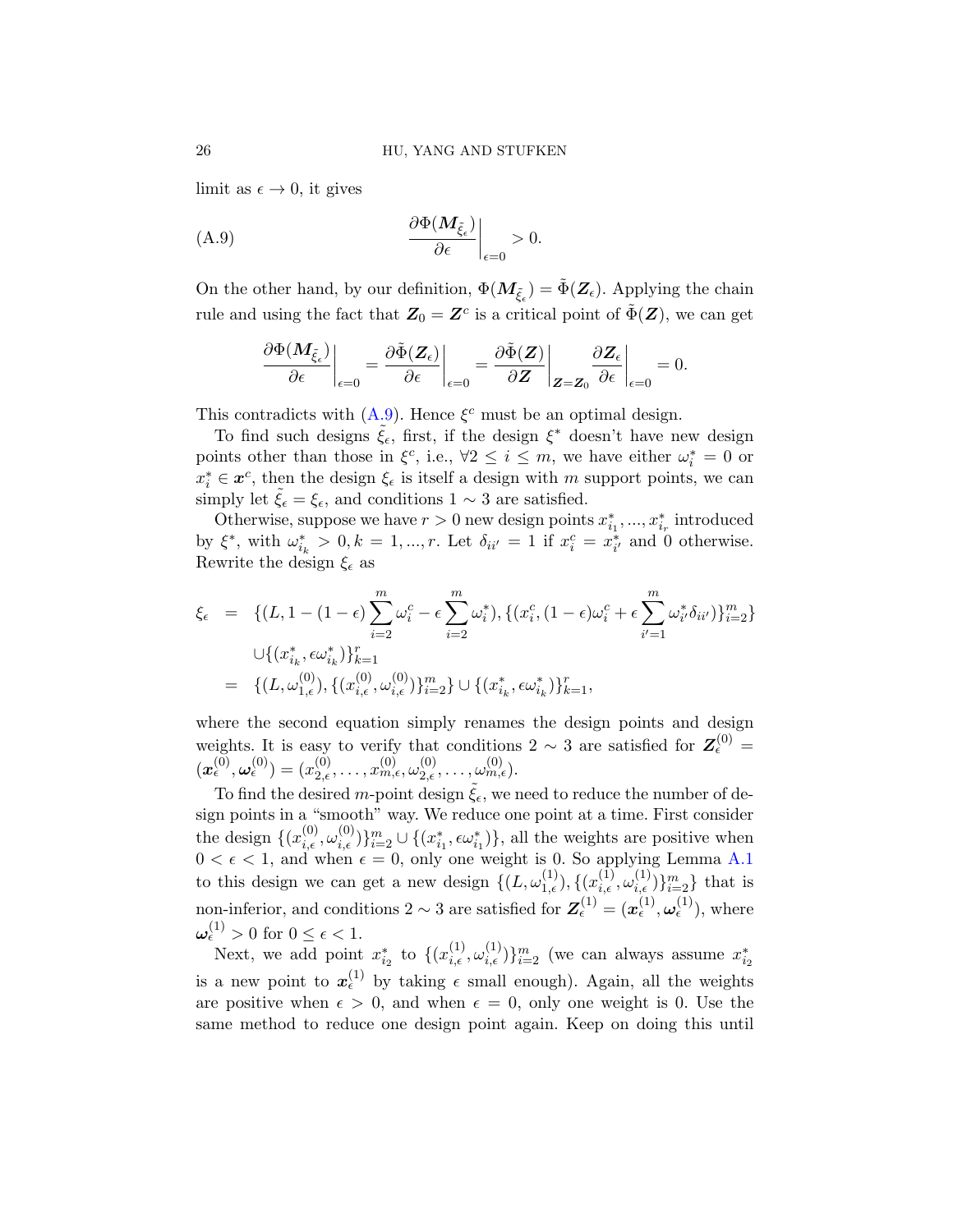all *r* new points have been added and reduced, we finally get  $\tilde{\xi}_\epsilon = \{(L, 1 - \epsilon)\}$  $\sum_{i=2}^m \omega_{i,\epsilon}^{(r)}$ ,  $\{(x_{i,\epsilon}^{(r)}, \omega_{i,\epsilon}^{(r)})\}_{i=2}^m$ , that is not inferior to  $\xi_{\epsilon}$ , with the conditions 1 *∼* 3 satisfied.  $\Box$ 

Finally, we prove Theorem 2.5, the proof is stated in terms of *c* for convenience.

PROOF OF THEOREM 2.5. We only consider the case of Theorem  $2.1(a)$ . First, *ξ ∗* must belong to the complete class. Otherwise, we can find a design  $\tilde{\xi}^*$  with  $M_{\tilde{\xi}^*} \geq M_{\xi^*}$  and  $M_{\tilde{\xi}^*} \neq M_{\xi^*}$ . Because  $\xi^*$  has at least *d* support points,  $M_{\xi^*}$  is positive definite. Since  $\Phi$  is strictly isotonic on PD(*d*), we have  $\Phi(\mathbf{M}_{\tilde{\xi}^*}) > \Phi(\mathbf{M}_{\xi^*})$ , which is a contradiction.

Now suppose there is another optimal design  $\tilde{\xi}^*$ .

(i) if  $\tilde{\xi}^*$  also has at least *d* support points, then it also belongs to the complete class by previous arguments, and we can write  $\xi^* = \{(c_i^*, \omega_i^*)\}_{i=1}^m$ ,  $\tilde{\xi}^* = \{(\tilde{c}_i^*, \tilde{\omega}_i^*)\}_{i=1}^m, c_1^* = \tilde{c}_1^* = A.$  By strict concavity, we must have  $M_{\xi^*} \propto$  $M_{\tilde{\xi}^*}$  since otherwise  $\Phi(\alpha M_{\xi^*} + (1-\alpha)M_{\tilde{\xi}^*}) > \alpha \Phi(M_{\xi^*}) + (1-\alpha) \Phi(M_{\tilde{\xi}^*}) = 0$  $\Phi(\mathbf{M}_{\xi^*})$  for all  $\alpha \in (0,1)$ . Let  $\mathbf{M}_{\xi^*} = \delta \mathbf{M}_{\tilde{\xi}^*}$ , then  $\Phi(\delta \mathbf{M}_{\tilde{\xi}^*}) = \Phi(\mathbf{M}_{\tilde{\xi}^*})$ . The strict isotonicity of  $\Phi$  implies  $\delta = 1$ , hence  $M_{\xi^*} = M_{\tilde{\xi}^*}$  and  $C_{\xi^*} = C_{\tilde{\xi}^*}$ . Then we have  $(A.1)$  holds. Because  $\mathbf{F}(c) < 0$ ,  $\{\Psi_0, \ldots, \Psi_{2m-2}\}$  is a Chebyshev system. The maximum number of different support points in (A.1) is 2*m−*1, so (A.1) only holds if the design points and weights on two sides of the equations are equal, which means  $\xi^* = \tilde{\xi}^*$ .

(ii) if  $\tilde{\xi}^*$  has less than *d* support points, let  $\xi_\alpha = \alpha \xi^* + (1 - \alpha) \tilde{\xi}^*, 0 < \alpha < 1$ . By concavity,  $\xi_{\alpha}$  is also an optimal design, moreover, it has at least *d* support points. Thus following the arguments in case (i), we have  $\xi_{\alpha} = \xi^*$ , which means  $\xi^* = \tilde{\xi}^*$ . This contradicts with the fact that  $\tilde{\xi}^*$  has less than *d* support points.  $\Box$ 

#### REFERENCES

- [1] de la Garza, A. (1954), "Spacing of information in polynomial regression", *Annals of Mathematical Statistics*, 25, 123–130.
- [2] Demidenko, E. (2004), *Mixed Model: Theory and Applications*, John Wiley & Sons, Hoboken, New Jersey.
- [3] Demidenko, E. (2006), "The assessment of tumor response to treatment", *Applied Statistics*, 55, 365-377.
- [4] Dette, H. (1997), "Designing experiments with respect to 'standardized' optimality criteria", *J.R. Stat. Soc. Ser. B Stat. Methodol.*, 59, 97-110.
- [5] Dette, H. and Bretz, F. and Pepelyshev, A. and Pinheiro, J. (2008), "Optimal designs for dose-finding studies", *Journal of the American Statistical Association*, 103, 1225- 1237.